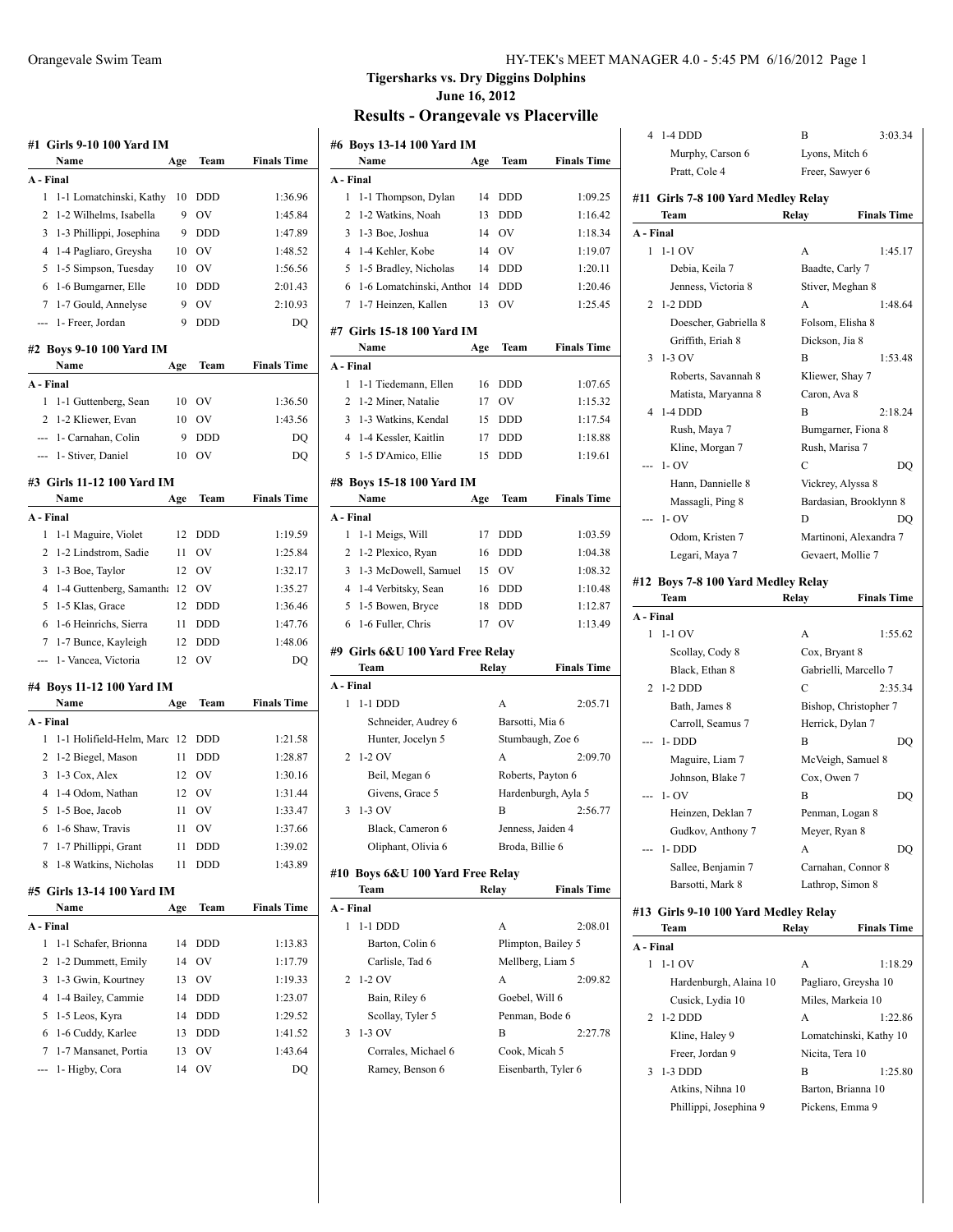#### **A - Final ... (#13 Girls 9-10 100 Yard Medley Relay)**

| A - Final  (#13 Girls 9-10 100 Yard Medley Relay) |                            |         |
|---------------------------------------------------|----------------------------|---------|
| 4 1-4 OV                                          | B                          | 1:27.86 |
| Hale, Isabella 9                                  | Williams-Herron, Skyler 10 |         |
| Wilhelms, Isabella 9                              | Simpson, Tuesday 10        |         |
| 5 1-5 DDD                                         | C                          | 1:33.12 |
| Bumgarner, Elle 10                                | Carroll, Quinn 10          |         |
| Sanders, Abby 9                                   | Bush, Tessa 9              |         |
| $6\;1-6\;0V$                                      | C                          | 1:43.12 |
| Pellegrini, Ellie 9                               | Gould, Annelyse 9          |         |
| Jojola, Giana 9                                   | Higby, Lily 9              |         |
| --- 1-DDD                                         | D                          | DO      |
| Finney-Stephens, Gwen 9                           | Schafer, Samantha 9        |         |
| Lyons, Mel 10                                     | Eiland, Alex 9             |         |
| $-1 - OV$                                         | D                          | DO      |
| Brentt, Emma 9                                    | Marshall, Jazlyn 9         |         |
| Nichols, Annicka 9                                | Bartlett, Haley 10         |         |

#### **#14 Boys 9-10 100 Yard Medley Relay**

|           | Team                    | Relay               | <b>Finals Time</b> |
|-----------|-------------------------|---------------------|--------------------|
| A - Final |                         |                     |                    |
| 1         | $1-1$ OV                | A                   | 1:23.27            |
|           | Guttenberg, Sean 10     | Odom, Grant 10      |                    |
|           | Stiver, Daniel 10       | Beil, Kris 10       |                    |
|           | 2 1-2 DDD               | A                   | 1:34.66            |
|           | Carnahan, Colin 9       | Bunce, Logan 10     |                    |
|           | Leos, Karson 10         | Jilbert, Ben 10     |                    |
|           | $3 \t1-3$ OV            | C                   | 1:36.34            |
|           | Givens, Luke 9          | Heinzen, Trayton 10 |                    |
|           | Rovenberger, Vincent 10 | Shaw, Dylan 9       |                    |
|           | $-1-OV$                 | B                   | DO                 |
|           | Shuman, Matthew 10      | Kliewer, Evan 10    |                    |
|           | Bardasian, Gannon 10    | Vickrey, Noah 9     |                    |
|           | --- 1- OV               | D                   | DO                 |
|           | Campbell, Quinn 10      | Olalde, Gabriel 9   |                    |
|           | Schaben, Seth 10        | Hann, Noel 10       |                    |
|           |                         |                     |                    |

#### **#15 Girls 11-12 200 Yard Medley Relay**

|           | Team                        | Relay          | <b>Finals Time</b>      |
|-----------|-----------------------------|----------------|-------------------------|
| A - Final |                             |                |                         |
| 1         | $1-1$ DDD                   | A              | 2:22.60                 |
|           | Richardson, Orlaith 12      | Ling, Erin 12  |                         |
|           | Maguire, Violet 12          |                | Bishop, Catherine 12    |
|           | $2\;1-2\;0V$                | A              | 2:32.51                 |
|           | Boe, Taylor 12              |                | Lindstrom, Sadie 11     |
|           | Hoppes, Anne 11             |                | Capel, Hannah 12        |
|           | $3 - 1 - 3$ OV              | B              | 2.47.94                 |
|           | Mitchell, Madeline 12       |                | Guttenberg, Samantha 12 |
|           | Rovenberger, Alexandra 12   |                | Vancea, Victoria 12     |
|           | 4 1-4 DDD                   | C              | 2:52.94                 |
|           | Fryer, Tressa 11            |                | Heinrichs, Sierra 11    |
|           | Haynie, Emily 11            | Hudak, Jana 12 |                         |
|           | $5 - 1 - 5$ DDD             | D              | 3:22.05                 |
|           | Morkowski, Trista 11        |                | Bunce, Kayleigh 12      |
|           | Finney-Stephens, Gillian 12 |                | Fowler, Emma 11         |
|           | --- 1-DDD                   | B              | DQ                      |
|           | Carnahan, Peyton 12         |                | Lomatchinski, Mary 12   |
|           | Bush, Hannaford 11          | Klas, Grace 12 |                         |

#### Orangevale Swim Team HY-TEK's MEET MANAGER 4.0 - 5:45 PM 6/16/2012 Page 2

## **Tigersharks vs. Dry Diggins Dolphins June 16, 2012**

# **Results - Orangevale vs Placerville**

| #16 Boys 11-12 200 Yard Medley Relay  |                           |                          |                    |
|---------------------------------------|---------------------------|--------------------------|--------------------|
| Team                                  |                           | Relay                    | <b>Finals Time</b> |
| A - Final                             |                           |                          |                    |
| 1<br>$1-1$ DDD                        |                           | A                        | 2:34.72            |
|                                       | Holifield-Helm, Marcus 12 | Fryer, Colton 12         |                    |
| Biegel, Mason 11                      |                           | Savino, Jack 11          |                    |
| $1-2$ OV<br>2                         |                           | A                        | 2:44.88            |
| Odom, Nathan 12                       |                           | Cox, Alex 12             |                    |
| Boe, Jacob 11                         |                           | Shaw, Travis 11          |                    |
| $1-3$ DDD<br>3                        |                           | B                        | 3:17.78            |
| Phillippi, Grant 11                   |                           | Watkins, Nicholas 11     |                    |
| Pesce, Carson 11                      |                           | Bumgarner, Isaac 12      |                    |
| $1-4$ OV<br>4                         |                           | C                        | 3:31.93            |
| Debia, Thomas 11                      |                           | Argo, Austin 12          |                    |
| Stow, Myles 11                        |                           | Polich, Austin 11        |                    |
| 1- OV<br>---                          |                           | B                        | DQ                 |
|                                       | Nisonger, Quinton 11      | Rose, Jakob 11           |                    |
| Caron, Reed 11                        |                           | Dill, Arthur 12          |                    |
| #17 Girls 13-14 200 Yard Medley Relay |                           |                          |                    |
| Team                                  |                           | Relay                    | <b>Finals Time</b> |
| A - Final                             |                           |                          |                    |
| $1-1$ OV<br>1                         |                           | A                        | 2:25.24            |
| Gwin, Kourtney 13                     |                           | Caravella, Danielle 14   |                    |
| Dummett, Emily 14                     |                           | Higby, Cora 14           |                    |
| $1-2$ DDD<br>2                        |                           | A                        | 2:25.43            |
|                                       | Morkowski, Anika 14       | Schafer, Brionna 14      |                    |
| Clough, Jamie 14                      |                           | Heinrichs, Breanna 13    |                    |
| 1-3 DDD<br>3                          |                           | B                        | 2:39.31            |
| Bailey, Cammie 14                     |                           | Ganzert, Lindsey 13      |                    |
| Page, Rebecca 13                      |                           | Fowler, Carley 14        |                    |
| 1-4 DDD<br>4                          |                           | C                        | 2:40.68            |
| Cuddy, Karlee 13                      |                           | Leos, Kyra 14            |                    |
| Moore, Emily 13                       |                           | Bennett, Elizabeth 13    |                    |
| 5<br>$1-5$ OV                         |                           | В                        | 2:52.26            |
| Rose, Shayla 13                       |                           | Fuller, Kate 14          |                    |
| Mansanet, Portia 13                   |                           | Gudkov, Lisa 13          |                    |
|                                       |                           |                          |                    |
| #18 Boys 13-14 200 Yard Medley Relay  |                           |                          |                    |
| Team                                  |                           | Relay                    | <b>Finals Time</b> |
| A - Final<br>1<br>$1-1$ OV            |                           |                          |                    |
|                                       |                           | А                        | 2:03.72            |
| Boe, Joshua 14                        |                           | Kehler, Kobe 14          |                    |
| Hughes, Sean 14                       |                           | Schultz, Jacob 14        |                    |
| 1-2 DDD<br>2                          |                           | A                        | 2:05.37            |
|                                       | Stumbaugh, Parker 13      | Lomatchinski, Anthony 14 |                    |
| Thompson, Dylan 14                    |                           | Hasemeier, Hank 13       |                    |
| $1 - DDD$                             |                           | В                        | DO                 |
| Bradley, Nicholas 14                  |                           | Phillippi, Aaron 13      |                    |
| Sota, Christopher 13                  |                           | Watkins, Noah 13         |                    |
| #19 Girls 15-18 200 Yard Medley Relay |                           |                          |                    |
| Team                                  |                           | Relay                    | <b>Finals Time</b> |

| al                  |                    |                            |
|---------------------|--------------------|----------------------------|
| -1 DDD              | A                  | 2:06.54                    |
| Watkins, Kaitlin 15 |                    | Holifield-Helm, Katryna 16 |
| Tiedemann, Ellen 16 | Clough, Jessica 17 |                            |

**A - Final**  $1 \t1-1$  DDD Watkins,

|                  | 2 1-2 DDD                                    |        | B                   | 2:18.53            |
|------------------|----------------------------------------------|--------|---------------------|--------------------|
|                  | Kessler, Kaitlin 17                          |        | D'Amico, Ellie 15   |                    |
|                  | Pesce, Lola 15                               |        | Watkins, Kendal 15  |                    |
| 3                | $1-3$ OV                                     |        | A                   | 2:25.05            |
|                  | Miner, Natalie 17                            |        | Corrales, Taylor 16 |                    |
|                  | Allen, Alyssa 16                             |        | Eyman, Brooke 17    |                    |
| 4                | $1-4$ DDD                                    |        | C                   | 2:35.50            |
|                  | Wriedt, Ashlee 15                            |        | Hingston, Amanda 17 |                    |
|                  | Randall, Shelby 18                           |        | Moore, Megan 15     |                    |
|                  |                                              |        |                     |                    |
|                  | #20 Boys 15-18 200 Yard Medley Relay<br>Team | Relay  |                     | <b>Finals Time</b> |
| A - Final        |                                              |        |                     |                    |
|                  | 1 1-1 DDD                                    |        | A                   | 1:49.50            |
|                  | Meigs, Will 17                               |        | Plexico, Ryan 16    |                    |
|                  | Stumbaugh, Carson 17                         |        | Pope, Daniel 18     |                    |
| 2                | $1-2$ DDD                                    |        | B                   | 2:04.94            |
|                  | Verbitsky, Sean 16                           |        | Hasemeier, Wyatt 15 |                    |
|                  | Wriedt, Garry 17                             |        | Watkins, Tyler 17   |                    |
| 3                | $1-3$ OV                                     |        | A                   | 2:05.58            |
|                  | Schultz, Justin 15                           |        | Fuller, Chris 17    |                    |
|                  | Fuller, Ryan 16                              |        | McDowell, Samuel 15 |                    |
|                  |                                              |        |                     |                    |
|                  | #21 Girls 6&U 25 Yard Free                   |        |                     |                    |
|                  | Name                                         | Age    | Team                | <b>Finals Time</b> |
| A - Final        |                                              |        |                     |                    |
| 1                | 3-1 Stumbaugh, Zoe                           | 6      | <b>DDD</b>          | 23.45              |
| $\overline{2}$   | 3-2 Hardenburgh, Ayla                        |        | 5 OV                | 26.11              |
| 3                | 3-3 Beil, Megan                              | 6      | <b>OV</b>           | 33.56              |
| 4                | 3-4 Schneider, Audrey                        | 6      | DDD                 | 36.15              |
| 5                | 3-5 Givens, Grace                            |        | 5 OV                | 36.34              |
|                  | 6 3-6 Roberts, Payton                        | 6      | <b>OV</b>           | 37.18              |
|                  | 7 3-7 Hunter, Jocelyn                        | 5      | <b>DDD</b>          | 41.68              |
|                  | 8 3-8 Cooney, Ona                            | 5      | <b>DDD</b>          | 49.42              |
| <b>B</b> - Final |                                              |        |                     |                    |
|                  | 9 2-1 Barsotti, Mia                          | 6      | DDD                 | 30.03              |
|                  | 10 2-2 Oliphant, Olivia                      |        | 6 OV                | 40.91              |
|                  | 11 2-3 Roberts, Shelbie                      | 6      | 6 OV<br>OV          | 42.52              |
|                  | 12 2-4 Black, Cameron                        | 6      |                     | 44.75              |
| 13               | 2-5 Broda, Billie                            |        | OV                  | 45.69              |
| 14               | 2-6 Jenness, Jaiden<br>2-7 Doescher, Ale     | 4<br>5 | OV                  | 59.63              |
| 15               |                                              |        | DDD                 | 1:20.04            |
|                  | #22 Boys 6&U 25 Yard Free                    |        |                     |                    |
|                  | Name                                         | Age    | Team                | <b>Finals Time</b> |
| A - Final        |                                              |        |                     |                    |
| 1                | 3-1 Mellberg, Liam                           | 5      | <b>DDD</b>          | 28.39              |
| 2                | 3-2 Barton, Colin                            | 6      | DDD                 | 29.27              |
| 3                | 3-3 Penman, Bode                             | 6      | OV                  | 30.75              |
| 4                | 3-4 Bain, Riley                              | 6      | OV                  | 32.11              |
| 5                | 3-5 Eisenbarth, Tyler                        | 6      | OV                  | 33.07              |
| 6                | 3-6 Plimpton, Bailey                         | 5      | <b>DDD</b>          | 35.96              |
| 7                | 3-7 Goebel, Will                             | 6      | OV                  | 38.34              |
| 8                | 3-8 Carlisle, Tad                            | 6      | DDD                 | 43.91              |
| <b>B</b> - Final |                                              |        |                     |                    |
| 9.               | 2-1 Murphy, Carson                           | 6      | DDD                 | 31.21              |
|                  | 10 2-2 Cook, Micah                           | 5      | OV                  | 34.03              |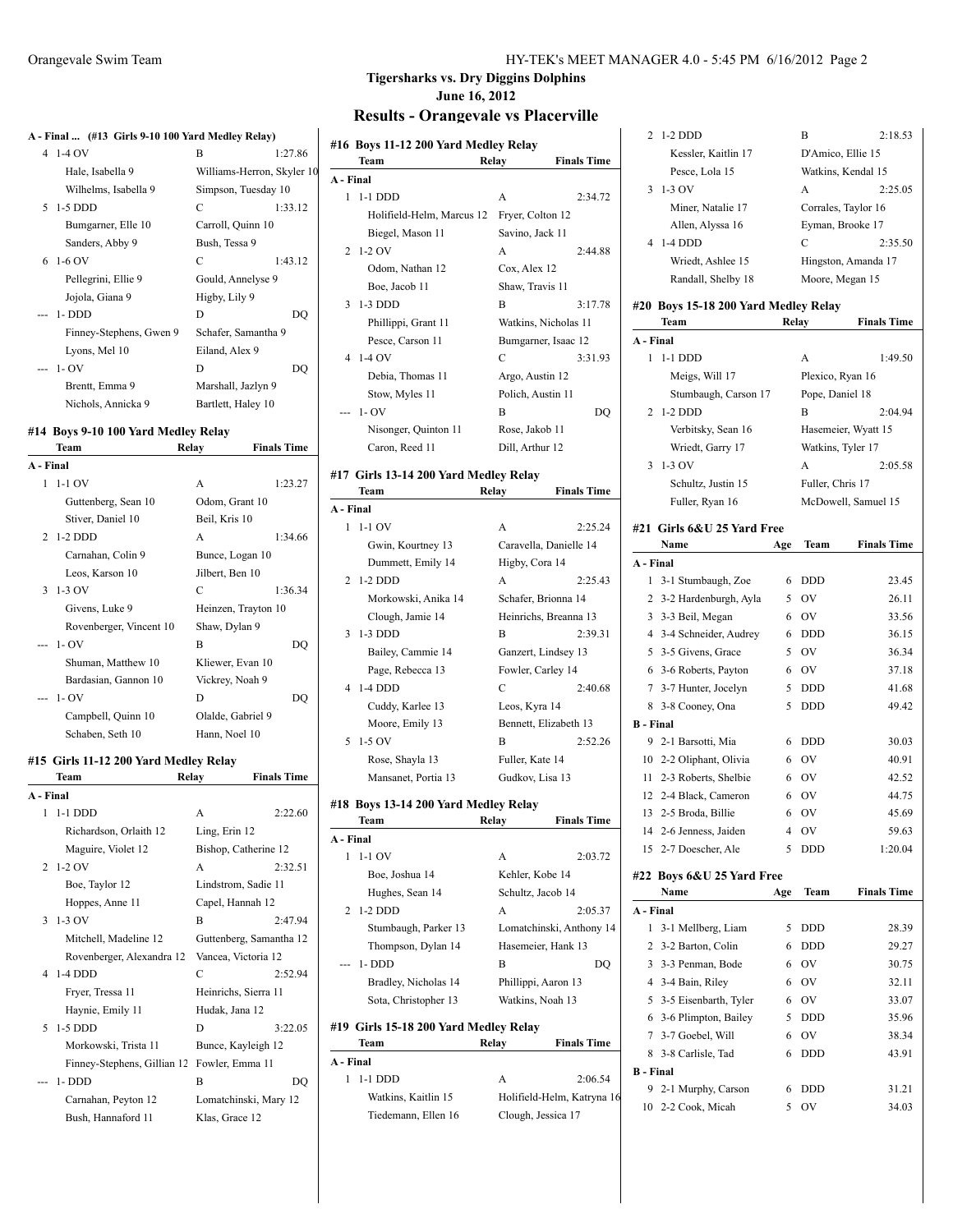|                  | B - Final  (#22 Boys 6&U 25 Yard Free) |                 |                  |                    |
|------------------|----------------------------------------|-----------------|------------------|--------------------|
| 11               | 2-3 Corrales, Michael                  | 6               | OV               | 35.55              |
|                  | 12 2-4 Freer, Sawyer                   | 6               | <b>DDD</b>       | 36.77              |
|                  | 13 2-5 Scollay, Tyler                  | 5               | OV               | 36.80              |
|                  | 14 2-6 Lyons, Mitch                    | 6               | DDD              | 43.33              |
|                  | 15 2-7 Pratt, Cole                     | $\overline{4}$  | <b>DDD</b>       | 1:16.97            |
| C - Final        |                                        |                 |                  |                    |
| 17               | 1-1 Ramey, Benson                      | 6               | OV               | 43.65              |
| 18               | 1-2 Kalteren, Camden                   | 5               | <b>DDD</b>       | 49.14              |
| 19               | 1-3 Schneider, Mason                   | $\overline{4}$  | <b>DDD</b>       | 1:08.58            |
|                  | #23 Girls 7-8 25 Yard Free             |                 |                  |                    |
|                  | Name                                   | Age             | Team             | <b>Finals Time</b> |
| A - Final        |                                        |                 |                  |                    |
| 1                | 4-1 Dickson, Jia                       | 8               | <b>DDD</b>       | 20.34              |
|                  | 2 4-2 Doescher, Gabriella              | 8               | <b>DDD</b>       | 20.94              |
|                  | 3 4-3 Stiver, Meghan                   | 8               | OV               | 21.77              |
|                  | 4 4-4 Kline, Morgan                    | 7               | <b>DDD</b>       | 22.28              |
|                  | 5 4-5 Caron, Ava                       | 8               | OV               | 23.08              |
| 6                | 4-6 Bardasian, Brooklynn               | 8               | OV               | 26.54              |
|                  | 7 4-7 Matista, Maryanna                | 8               | OV               | 30.24              |
| 8                | 4-8 Rush, Maya                         | 7               | <b>DDD</b>       | 32.57              |
| <b>B</b> - Final |                                        |                 |                  |                    |
| 9                | 3-1 Massagli, Ping                     | 8               | <b>OV</b>        | 26.11              |
|                  | 10 3-2 Rush, Marisa                    | $7^{\circ}$     | <b>DDD</b>       | 28.09              |
| 11               | 3-3 Baadte, Carly                      | $7\phantom{.0}$ | <b>OV</b>        | 28.67              |
|                  | 12 3-4 Bumgarner, Fiona                | 8               | <b>DDD</b>       | 29.12              |
|                  | 13 3-5 Odom, Kristen                   | $7\phantom{.0}$ | OV               | 30.03              |
|                  | 14 3-6 Martinoni, Alexandra            | 7               | OV               | 35.19              |
| C - Final        |                                        |                 |                  |                    |
| 17               | 2-1 Vickrey, Alyssa                    | 8               | OV               | 28.40              |
| 18               | 2-2 Ball, Susanna                      | 8               | <b>OV</b>        | 28.80              |
|                  | 19 2-3 Hann, Dannielle                 | 8               | OV               | 33.60              |
|                  | 20 2-4 Gevaert, Mollie                 | $7^{\circ}$     | OV               | 34.70              |
| 21               | 2-5 Legari, Maya                       | $7^{\circ}$     | <b>OV</b>        | 37.64              |
|                  | 22 2-6 Brown, Gianna                   | 7               | OV               | 38.43              |
|                  | 23 2-7 Campbell, Heidi                 | 8               | OV               | 38.74              |
|                  |                                        |                 |                  |                    |
|                  | #24 Boys 7-8 25 Yard Free              |                 | Team             | <b>Finals Time</b> |
| A - Final        | Name                                   | Age             |                  |                    |
| 1                | 3-1 Barsotti, Mark                     | 8               | DDD              | 18.23              |
| 2                | 3-2 Penman, Logan                      | 8               | OV               | 21.47              |
| 3                | 3-3 Heinzen, Deklan                    | 7               | OV               | 24.66              |
|                  | 3-4 Cox, Bryant                        | 8               |                  | 27.23              |
| 4                | 3-5 Bishop, Christopher                |                 | OV<br><b>DDD</b> |                    |
| 5                |                                        | 7               |                  | 28.20              |
| 6                | 3-6 Lathrop, Simon                     | 8               | <b>DDD</b>       | 28.67              |
| 7                | 3-7 Russell, William                   | 8               | OV               | 30.24              |
| 8                | 3-8 Cox, Owen                          | 7               | DDD              | 33.82              |
| <b>B</b> - Final |                                        |                 |                  |                    |
| 9                | 2-1 Johnson, Blake                     | 7               | <b>DDD</b>       | 29.27              |
| 10               | 2-2 Gudkov, Anthony                    | 7               | OV               | 30.14              |
| 11               | 2-3 Gabrielli, Marcello                | 7               | OV               | 30.36              |
| 12               | 2-4 Meyer, Ryan                        | 8               | OV               | 31.69              |
| 13               | 2-5 Herrick, Dylan                     | 7               | DDD              | 34.19              |

|                  | 14 2-6 Sallee, Benjamin     | 7       | DDD                      | 38.41              |
|------------------|-----------------------------|---------|--------------------------|--------------------|
| C - Final        |                             |         |                          |                    |
| 17               | 1-1 Kamuchey, Nicolas       | 7       | <b>DDD</b>               | 26.93              |
| 18               | 1-2 Maguire, Liam           | 7       | <b>DDD</b>               | 26.98              |
|                  | 19 1-3 Carroll, Seamus      | $\tau$  | <b>DDD</b>               | 33.42              |
| 20               | 1-4 Bath, James             | 8       | DDD                      | 39.58              |
|                  |                             |         |                          |                    |
|                  | #25 Girls 9-10 25 Yard Free |         |                          |                    |
| A - Final        | Name                        | Age     | Team                     | <b>Finals Time</b> |
|                  | 1 4-1 Kline, Haley          |         | <b>DDD</b>               | 15.83              |
|                  | 2 4-2 Cusick, Lydia         | 9<br>10 | OV                       | 16.19              |
| 3                | 4-3 Freer, Jordan           |         |                          |                    |
|                  |                             | 9       | <b>DDD</b>               | 16.74              |
|                  | 4 4-4 Nicita, Tera          | 10      | <b>DDD</b>               | 17.19              |
|                  | 5 4-5 Hardenburgh, Alaina   | 10      | OV                       | 17.21              |
|                  | 6 4-6 Williams-Herron, Sky  | 10      | OV                       | 18.42              |
|                  | 7 4-7 Pickens, Emma         | 9       | <b>DDD</b>               | 19.61              |
| <b>B</b> - Final | 8 4-8 Higby, Lily           | 9       | OV                       | 23.52              |
|                  |                             |         | <b>DDD</b>               |                    |
| 9                | 3-1 Lyons, Mel              | 10<br>9 |                          | 18.83<br>19.50     |
|                  | 10 3-2 Sanders, Abby        |         | <b>DDD</b>               |                    |
|                  | 11 3-3 Bush, Tessa          | 9       | <b>DDD</b><br><b>DDD</b> | 19.84              |
|                  | 12 3-4 Barton, Brianna      | 10      |                          | 19.92              |
|                  | 13 3-5 Nichols, Annicka     | 9       | OV                       | 20.69              |
|                  | 14 3-6 Bartlett, Haley      | 10      | OV                       | 21.15              |
| 15               | 3-7 Brentt, Emma            | 9       | <b>OV</b>                | 21.70              |
| 16               | 3-8 Marshall, Jazlyn        | 9       | OV                       | 24.07              |
| C - Final        |                             |         |                          |                    |
|                  | 17 2-1 Schafer, Samantha    | 9       | <b>DDD</b>               | 19.57              |
| 18               | 2-2 Maguire, Annabel        | 9       | <b>DDD</b>               | 19.92              |
| 19               | 2-3 Carroll, Quinn          | 10      | <b>DDD</b>               | 21.03              |
| 20               | 2-4 Finney-Stephens, Gw     | 9       | <b>DDD</b>               | 23.66              |
| 21               | 2-5 Noia, Angela            | 9       | OV                       | 23.70              |
|                  | 22 2-6 Budenbender, Jada    | 9       | OV                       | 24.43              |
| 23               | 2-7 Cook, Corrina           | 9       | OV                       | 26.70              |
| 24               | 2-8 Doescher, Jillian       | 10      | OV                       | 27.21              |
| D - Final        |                             |         |                          |                    |
|                  | 25 1-1 Argo, Savannah       | 10      | OV                       | 19.51              |
| 26               | 1-2 Schlag, Alleah          | 9       | <b>DDD</b>               | 21.90              |
|                  | 27 1-3 Eiland, Alex         | 9       | <b>DDD</b>               | 23.54              |
| 28               | 1-4 Larsson, Alva           | 9       | <b>DDD</b>               | 24.78              |
| 29               | 1-5 Wildeman, Katie         | 10      | OV                       | 26.11              |
| 30               | 1-6 McCarl, Cassidy         | 9       | <b>DDD</b>               | 28.11              |
| 31               | 1-7 Gevaert, Maggie         | 9       | OV                       | 39.21              |
|                  | #26 Boys 9-10 25 Yard Free  |         |                          |                    |
|                  | Name                        | Age     | Team                     | <b>Finals Time</b> |
| A - Final        |                             |         |                          |                    |
| 1                | 3-1 Guttenberg, Sean        | 10      | OV                       | 16.52              |
| 2                | 3-2 Leos, Karson            | 10      | <b>DDD</b>               | 16.94              |
| 3                | 3-3 Odom, Grant             | 10      | <b>OV</b>                | 17.81              |
| 4                | 3-4 Shaw, Dylan             | 9       | <b>OV</b>                | 20.35              |
| 5                | 3-5 Heinzen, Trayton        | 10      | OV                       | 22.24              |
| 6                | 3-6 Jilbert, Ben            | 10      | DDD                      | 27.07              |
|                  | 7 3-7 Killion, Christopher  | 9       | <b>DDD</b>               | 29.60              |

| <b>B</b> - Final |                              |      |            |                    |
|------------------|------------------------------|------|------------|--------------------|
| 9                | 2-1 Bardasian, Gannon        | 10   | OV         | 17.25              |
| 10               | 2-2 Shuman, Matthew          | 10   | OV         | 19.61              |
| 11               | 2-3 Givens, Luke             | 9    | ov         | 21.18              |
|                  | 12 2-4 Schaben, Seth         | 10   | OV         | 23.68              |
|                  | 13 2-5 Campbell, Quinn       | 10   | OV         | 24.74              |
|                  | 14 2-6 Olalde, Gabriel       | 9    | OV         | 31.61              |
|                  | 15 2-7 Doescher, William     | 9    | OV         | 32.76              |
|                  | #27 Girls 11-12 50 Yard Free |      |            |                    |
|                  | Name                         | Age  | Team       | <b>Finals Time</b> |
| A - Final        |                              |      |            |                    |
| 1                | 3-1 Ling, Erin               | 12   | DDD        | 29.73              |
| 2                | 3-2 Maguire, Violet          | 12   | DDD        | 30.91              |
| 3                | 3-3 Hoppes, Anne             | 11   | ov         | 31.81              |
| 4                | 3-4 Lindstrom, Sadie         | 11   | OV         | 34.88              |
| 5                | 3-5 Vancea, Victoria         | 12   | OV         | 37.26              |
|                  | *6 3-6 Klas, Grace           | 12   | <b>DDD</b> | 37.62              |
| $*6$             | 3-6 Hudak, Jana              | 12   | <b>DDD</b> | 37.62              |
| 8                | 3-8 Mitchell, Madeline       | 12   | OV         | 39.20              |
| <b>B</b> - Final |                              |      |            |                    |
| 9                | 2-1 Carnahan, Peyton         | 12   | DDD        | 39.88              |
| 10               | 2-2 Genzel, Caitlin          | 11   | OV         | 40.58              |
| 11               | 2-3 Fuller, Belle            | 11   | OV         | 41.29              |
| 12               | 2-4 Finney-Stephens, Gill    | 12   | <b>DDD</b> | 42.10              |
| 13               | 2-5 Bunce, Kayleigh          | 12   | DDD        | 42.47              |
| 14               | 2-6 Hall, Rebekah            | 11   | OV         | 43.65              |
| 15               | 2-7 Broda, Gabbey            | 11   | OV         | 46.10              |
| C - Final        |                              |      |            |                    |
| 17               | 1-1 Kamuchey, Adrianna       | 12   | DDD        | 33.74              |
| 18               | 1-2 Haynie, Emily            | 11   | DDD        | 36.38              |
| 19               | 1-3 Stephenson, Mckinley     | - 11 | OV         | 42.43              |
| 20               | 1-4 Fowler, Emma             | 11   | DDD        | 46.89              |
| 21               | 1-5 Robinson, Emily          | 11   | <b>DDD</b> | 55.76              |
|                  | #28 Boys 11-12 50 Yard Free  |      |            |                    |
|                  | Name                         | Age  | Team       | <b>Finals Time</b> |
| A - Final        |                              |      |            |                    |
| 1                | 3-1 Fryer, Colton            | 12   | DDD        | 31.29              |
| 2                | 3-2 Holifield-Helm, Marc 12  |      | DDD        | 32.16              |
| 3                | 3-3 Biegel, Mason            | 11   | <b>DDD</b> | 33.70              |
| 4                | 3-4 Savino, Jack             | 11   | <b>DDD</b> | 34.03              |
| 5                | 3-5 Shaw, Travis             | 11   | OV         | 38.44              |
| 6                | 3-6 Rose, Jakob              | 11   | OV         | 39.14              |
| 7                | 3-7 Nisonger, Quinton        | 11   | OV         | 39.73              |
| 8                | 3-8 Debia, Thomas            | 11   | OV         | 46.01              |
| <b>B</b> - Final |                              |      |            |                    |
| 9                | 2-1 Argo, Austin             | 12   | OV         | 37.95              |
| 10               | 2-2 Stow, Myles              | 11   | OV         | 38.04              |
| 11               | 2-3 Phillippi, Grant         | 11   | DDD        | 38.31              |
| 12               | 2-4 Dill, Arthur             | 12   | OV         | 44.98              |
| 13               | 2-5 Polich, Austin           | 11   | OV         | 54.43              |
| 14               | 2-6 Dill, Laroy              | 11   | OV         | 1:08.22            |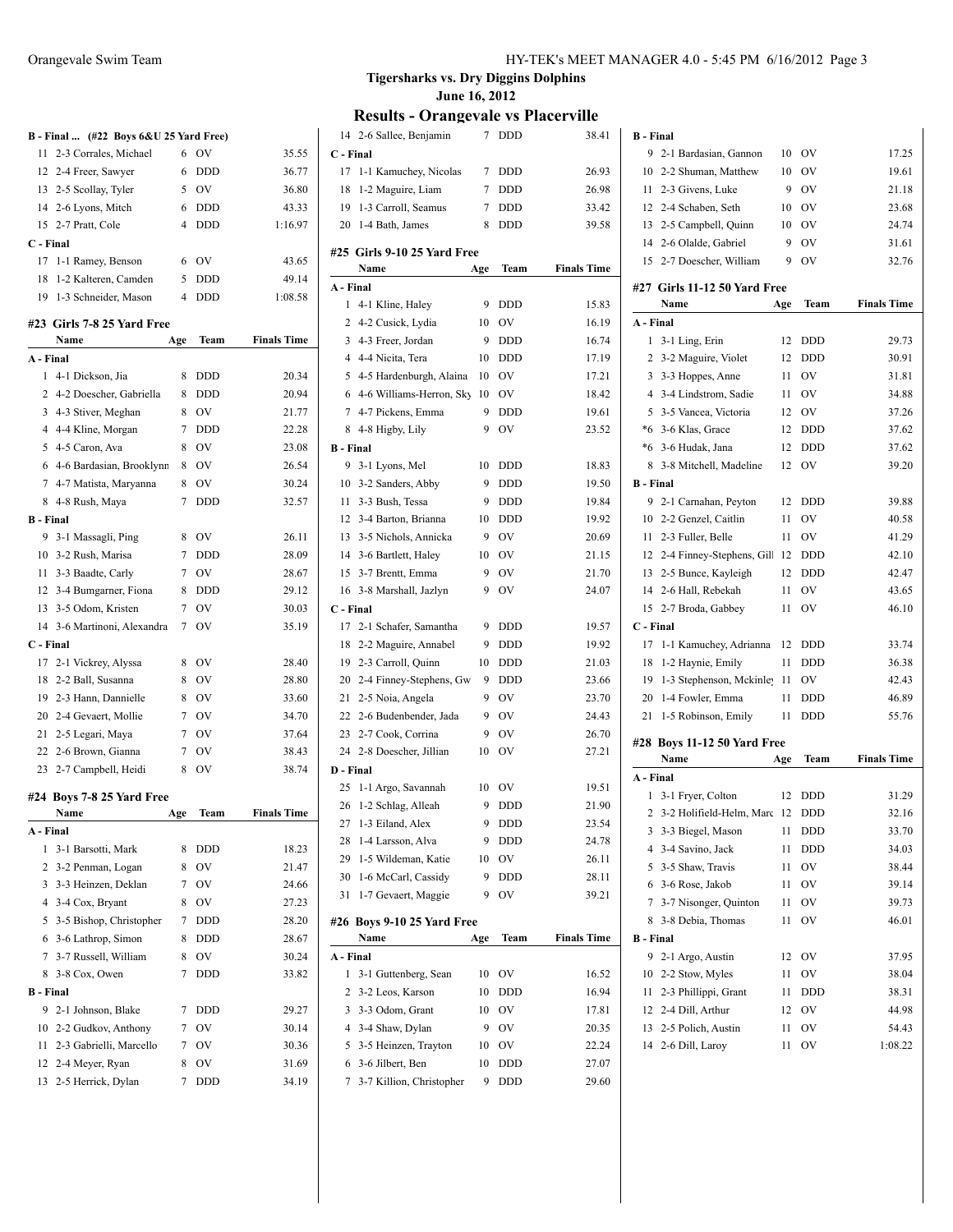## **#29 Girls 13-14 50 Yard Free Name Age Team Finals Time A - Final** 3-1 Caravella, Danielle 14 OV 32.08

|                  | 2 3-2 Morkowski, Anika | 14 | <b>DDD</b> | 32.90 |
|------------------|------------------------|----|------------|-------|
| 3                | 3-3 Clough, Jamie      | 14 | <b>DDD</b> | 33.51 |
| 4                | 3-4 Page, Rebecca      | 13 | <b>DDD</b> | 33.90 |
| 5                | 3-5 Fuller, Kate       | 14 | OV         | 33.91 |
| 6                | 3-6 Heinrichs, Breanna | 13 | <b>DDD</b> | 34.47 |
| 7                | 3-7 Rose, Shayla       | 13 | OV         | 41.12 |
|                  | 8 3-8 Warren, Katelyn  | 13 | OV         | 44.33 |
| <b>B</b> - Final |                        |    |            |       |
|                  | 9 2-1 Bujanda, Miya    | 13 | OV         | 33.32 |
|                  | 10 2-2 Argo, Dakota    | 14 | OV         | 34.21 |
|                  | 11 2-3 Cuddy, Karlee   | 13 | <b>DDD</b> | 35.38 |
|                  | 12 2-4 Leos, Kyra      | 14 | <b>DDD</b> | 37.00 |
|                  | 13 2-5 Delgado, Faith  | 13 | OV         | 45.45 |
| C - Final        |                        |    |            |       |
| 17               | 1-1 Bennett, Elizabeth | 13 | <b>DDD</b> | 31.73 |
| 18               | 1-2 Emmett, Haley      | 14 | OV         | 33.43 |
| 19               | 1-3 Fowler, Carley     | 14 | <b>DDD</b> | 36.28 |
| 20               | 1-4 Ganzert, Lindsey   | 13 | <b>DDD</b> | 42.40 |

#### **#30 Boys 13-14 50 Yard Free**

|                  | Name                    | Age | Team       | <b>Finals Time</b> |
|------------------|-------------------------|-----|------------|--------------------|
| A - Final        |                         |     |            |                    |
|                  | 1 2-1 Hughes, Sean      | 14  | OV         | 26.83              |
|                  | 2 2-2 Hasemeier, Hank   | 13  | <b>DDD</b> | 27.48              |
|                  | 3 2-3 Stumbaugh, Parker | 13  | <b>DDD</b> | 28.48              |
|                  | 4 2-4 Schultz, Jacob    | 14  | OV         | 28.71              |
|                  | 5 2-5 Watkins, Noah     | 13  | <b>DDD</b> | 29.26              |
|                  | 6 2-6 Bradley, Nicholas | 14  | <b>DDD</b> | 29.87              |
|                  | 7 2-7 Heinzen, Kallen   | 13  | OV         | 33.05              |
|                  | 8 2-8 Wroblewski, Colin | 13  | OV         | 35.36              |
| <b>B</b> - Final |                         |     |            |                    |
| 9.               | 1-1 Sota, Christopher   | 13  | <b>DDD</b> | 29.44              |
| 10               | 1-2 McCann, Thomas      | 14  | <b>DDD</b> | 30.45              |
| 11               | 1-3 Phillippi, Aaron    | 13  | <b>DDD</b> | 31.86              |
|                  | 12 1-4 Robinson, James  | 13  | <b>DDD</b> | 35.69              |
| 13               | 1-5 Hutchinson, William | 13  | OV         | 49.88              |
|                  |                         |     |            |                    |

## **#31 Girls 15-18 50 Yard Free**

|                  | Name                        | Age | Team       | <b>Finals Time</b> |
|------------------|-----------------------------|-----|------------|--------------------|
| A - Final        |                             |     |            |                    |
|                  | 1 2-1 Tiedemann, Ellen      | 16  | <b>DDD</b> | 26.20              |
|                  | 2 2-2 Miner, Natalie        | 17  | OV         | 28.32              |
|                  | 3 2-3 Holifield-Helm, Katry | 16  | <b>DDD</b> | 29.42              |
|                  | 4 2-4 Watkins, Kaitlin      | 15  | <b>DDD</b> | 29.52              |
|                  | *5 2-5 Corrales, Taylor     | 16  | OV         | 30.74              |
|                  | *5 2-5 Kessler, Kaitlin     | 17  | <b>DDD</b> | 30.74              |
|                  | 7 2-7 Eyman, Brooke         | 17  | OV         | 33.49              |
|                  | 8 2-8 Allen, Alyssa         |     | 16 OV      | 35.69              |
| <b>B</b> - Final |                             |     |            |                    |
|                  | 9 1-1 Wriedt, Ashlee        | 15  | <b>DDD</b> | 30.92              |
|                  | 10 1-2 Pesce, Lola          | 15  | <b>DDD</b> | 31.19              |

#### **Tigersharks vs. Dry Diggins Dolphins June 16, 2012**

| 11                  | 1-3 Hingston, Amanda                   | 17     | DDD               | 32.40              |
|---------------------|----------------------------------------|--------|-------------------|--------------------|
| 12                  | 1-4 Moore, Megan                       | 15     | DDD               | 33.19              |
|                     | #32 Boys 15-18 50 Yard Free<br>Name    | Age    | Team              | <b>Finals Time</b> |
| A - Final           |                                        |        |                   |                    |
| 1                   | 2-1 Stumbaugh, Carson                  | 17     | <b>DDD</b>        | 24.28              |
| $\overline{c}$      | 2-2 Wriedt, Garry                      | 17     | DDD               | 24.74              |
| 3                   | 2-3 Fuller, Ryan                       | 16     | OV                | 24.76              |
|                     | 4 2-4 Hasemeier, Wyatt                 | 15     | <b>DDD</b>        | 26.04              |
| 5                   | 2-5 Fuller, Chris                      | 17     | OV                | 26.28              |
|                     | 6 2-6 Watkins, Tyler                   | 17     | DDD               | 27.73              |
|                     | 7 2-7 Schultz, Justin                  | 15     | OV                | 28.19              |
|                     | 8 2-8 Hale, Clay                       | 17     | OV                | 36.64              |
| <b>B</b> - Final    |                                        |        |                   |                    |
| 9                   | 1-1 Bowen, Bryce                       | 18     | <b>DDD</b>        | 27.43              |
| 10                  | 1-2 Verbitsky, Sean                    | 16     | DDD               | 28.25              |
| 11                  | 1-3 Bath, David                        | 16     | DDD               | 29.52              |
|                     |                                        |        |                   |                    |
|                     | #33 Girls 6&U 25 Yard Back             |        |                   |                    |
|                     | Name                                   | Age    | Team              | <b>Finals Time</b> |
| A - Final           |                                        |        |                   |                    |
| 1                   | 3-1 Hardenburgh, Ayla                  | 5      | OV                | 28.42              |
| $\overline{c}$<br>3 | 3-2 Stumbaugh, Zoe                     | 6      | <b>DDD</b>        | 36.37              |
|                     | 3-3 Hunter, Jocelyn                    | 5      | <b>DDD</b>        | 44.90              |
| $\overline{4}$      | 3-4 Oliphant, Olivia                   | 6      | OV<br>OV          | 45.03              |
| 5                   | 3-5 Beil, Megan                        | 6      |                   | 47.17              |
| 6                   | 3-6 Schneider, Audrey                  | 6      | <b>DDD</b>        | 47.90              |
| 7<br>8              | 3-7 Roberts, Payton<br>3-8 Cooney, Ona | 6<br>5 | OV<br>DDD         | 49.80<br>1:16.95   |
| <b>B</b> - Final    |                                        |        |                   |                    |
| 9                   | 2-1 Barsotti, Mia                      | 6      | <b>DDD</b>        | 33.70              |
|                     | 10 2-2 Roberts, Shelbie                | 6      | OV                | 44.72              |
| 11                  | 2-3 Black, Cameron                     | 6      | OV                | 47.52              |
| 12                  | 2-4 Jenness, Jaiden                    | 4      | OV                | 48.55              |
| 13                  | 2-5 Givens, Grace                      | 5      | OV                | 59.32              |
|                     | 14 2-6 Doescher, Ale                   | 5      | DDD               | 1:13.55            |
| 15                  | 2-7 Broda, Billie                      | 6      | OV                | 1:15.77            |
|                     |                                        |        |                   |                    |
|                     | #34 Boys 6&U 25 Yard Back              |        |                   |                    |
|                     | Name                                   | Age    | Team              | <b>Finals Time</b> |
| A - Final           |                                        |        |                   |                    |
| 1                   | 3-1 Bain, Riley                        | 6      | OV                | 32.70              |
| 2                   | 3-2 Eisenbarth, Tyler                  | 6      | OV                | 35.82              |
| 3                   | 3-3 Mellberg, Liam                     | 5      | <b>DDD</b>        | 36.75              |
| 4                   | 3-4 Scollay, Tyler                     | 5      | OV                | 37.68              |
| 5                   | 3-5 Goebel, Will                       | 6      | OV                | 39.04              |
|                     | 6 3-6 Freer, Sawyer                    | 6      | DDD<br><b>DDD</b> | 43.99              |
|                     | 7 3-7 Murphy, Carson                   | 6      |                   | 46.60              |
| 8                   | 3-8 Kalteren, Camden                   | 5      | DDD               | 1:18.32            |
| <b>B</b> - Final    |                                        |        |                   |                    |
|                     | 9 2-1 Carlisle, Tad                    | 6      | DDD               | 37.68              |
|                     | 10 2-2 Penman, Bode                    | 6      | OV                | 39.79              |
| 11                  | 2-3 Barton, Colin                      | 6      | <b>DDD</b>        | 44.50              |
| 12                  | 2-4 Plimpton, Bailey                   | 5      | DDD               | 46.30              |
| 13                  | 2-5 Cook, Micah                        | 5      | OV                | 48.38              |

|                  | 14 2-6 Lyons, Mitch         | 6           | DDD            | 1:09.59            |
|------------------|-----------------------------|-------------|----------------|--------------------|
| ---              | 2- Corrales, Michael        | 6           | OV             | DQ                 |
| C - Final        |                             |             |                |                    |
| 17               | 1-1 Ramey, Benson           | 6           | OV             | 52.83              |
| 18               | 1-2 Pratt, Cole             | 4           | <b>DDD</b>     | 1:24.20            |
|                  | #35 Girls 7-8 25 Yard Back  |             |                |                    |
|                  | Name                        | Age         | Team           | <b>Finals Time</b> |
| A - Final        |                             |             |                |                    |
| 1                | 5-1 Jenness, Victoria       | 8           | O <sub>V</sub> | 23.77              |
| $\overline{2}$   | 5-2 Folsom, Elisha          | 8           | DDD            | 25.31              |
| 3                | 5-3 Doescher, Gabriella     | 8           | DDD            | 26.28              |
| 4                | 5-4 Debia, Keila            | 7           | OV             | 27.98              |
| 5                | 5-5 Griffith, Eriah         | 8           | <b>DDD</b>     | 28.48              |
| 6                | 5-6 Kline, Morgan           | 7           | <b>DDD</b>     | 29.06              |
| 7                | 5-7 Roberts, Savannah       | 8           | OV             | 29.97              |
| 8                | 5-8 Matista, Maryanna       | 8           | <b>OV</b>      | 35.23              |
| <b>B</b> - Final |                             |             |                |                    |
| 9                | 4-1 Caron. Ava              | 8           | <b>OV</b>      | 28.64              |
|                  | 10 4-2 Rush, Marisa         | $7^{\circ}$ | <b>DDD</b>     | 29.45              |
| 11               | 4-3 Stiver, Meghan          | 8           | OV             | 29.69              |
|                  | 12 4-4 Hann, Dannielle      | 8           | OV             | 30.02              |
|                  | 13 4-5 Bardasian, Brooklynn | 8           | OV             | 36.51              |
|                  | 14 4-6 Bumgarner, Fiona     | 8           | DDD            | 36.81              |
| 15               | 4-7 Rush, Maya              | 7           | <b>DDD</b>     | 42.61              |
| C - Final        |                             |             |                |                    |
| 17               | 3-1 Vickrey, Alyssa         | 8           | OV             | 32.51              |
| 18               | 3-2 Ball, Susanna           | 8           | <b>OV</b>      | 32.81              |
| 19               | 3-3 Gevaert, Mollie         | $7^{\circ}$ | OV             | 35.32              |
| 20               | 3-4 Odom, Kristen           | $7^{\circ}$ | <b>OV</b>      | 36.89              |
| 21               | 3-5 Massagli, Ping          | 8           | <b>OV</b>      | 37.53              |
| 22               | 3-6 Brown, Gianna           | $7^{\circ}$ | <b>OV</b>      | 40.28              |
| 23               | 3-7 Martinoni, Alexandra    | 7           | OV             | 41.54              |
|                  | 24 3-8 Campbell, Heidi      | 8           | OV             | 1:10.69            |
|                  | #36 Boys 7-8 25 Yard Back   |             |                |                    |
|                  | Name                        | Age         | Team           | <b>Finals Time</b> |
| A - Final        |                             |             |                |                    |
| 1                | 2-1 Lathrop, Simon          | 8           | <b>DDD</b>     | 25.79              |
| 2                | 2-2 Carnahan, Connor        | 8           | <b>DDD</b>     | 28.59              |
| 3                | 2-3 Penman, Logan           | 8           | OV             | 31.19              |
| 4                | 2-4 Sallee, Benjamin        | 7           | <b>DDD</b>     | 31.43              |
| 5                | 2-5 Heinzen, Deklan         | 7           | OV             | 31.91              |
| 6                | 2-6 Russell, William        | 8           | OV             | 32.71              |
| $7\phantom{.0}$  | 2-7 Cox, Bryant             | 8           | ov             | 38.20              |
| 8                | 2-8 Maguire, Liam           | 7           | <b>DDD</b>     | 38.41              |
| <b>B</b> - Final |                             |             |                |                    |
| 9                | 1-1 McVeigh, Samuel         | 8           | DDD            | 31.44              |
| 10               | 1-2 Gabrielli, Marcello     | 7           | OV             | 38.45              |
| 11               | 1-3 Kamuchey, Nicolas       | 7           | DDD            | 39.24              |
| 12               | 1-4 Bath, James             | 8           | DDD            | 40.53              |
| 13               | 1-5 Meyer, Ryan             | 8           | OV             | 40.94              |
| 14               | 1-6 Matista, Matthew        | 7           | OV             | 43.28              |
| 15               | 1-7 Herrick, Dylan          | 7           | DDD            | 50.73              |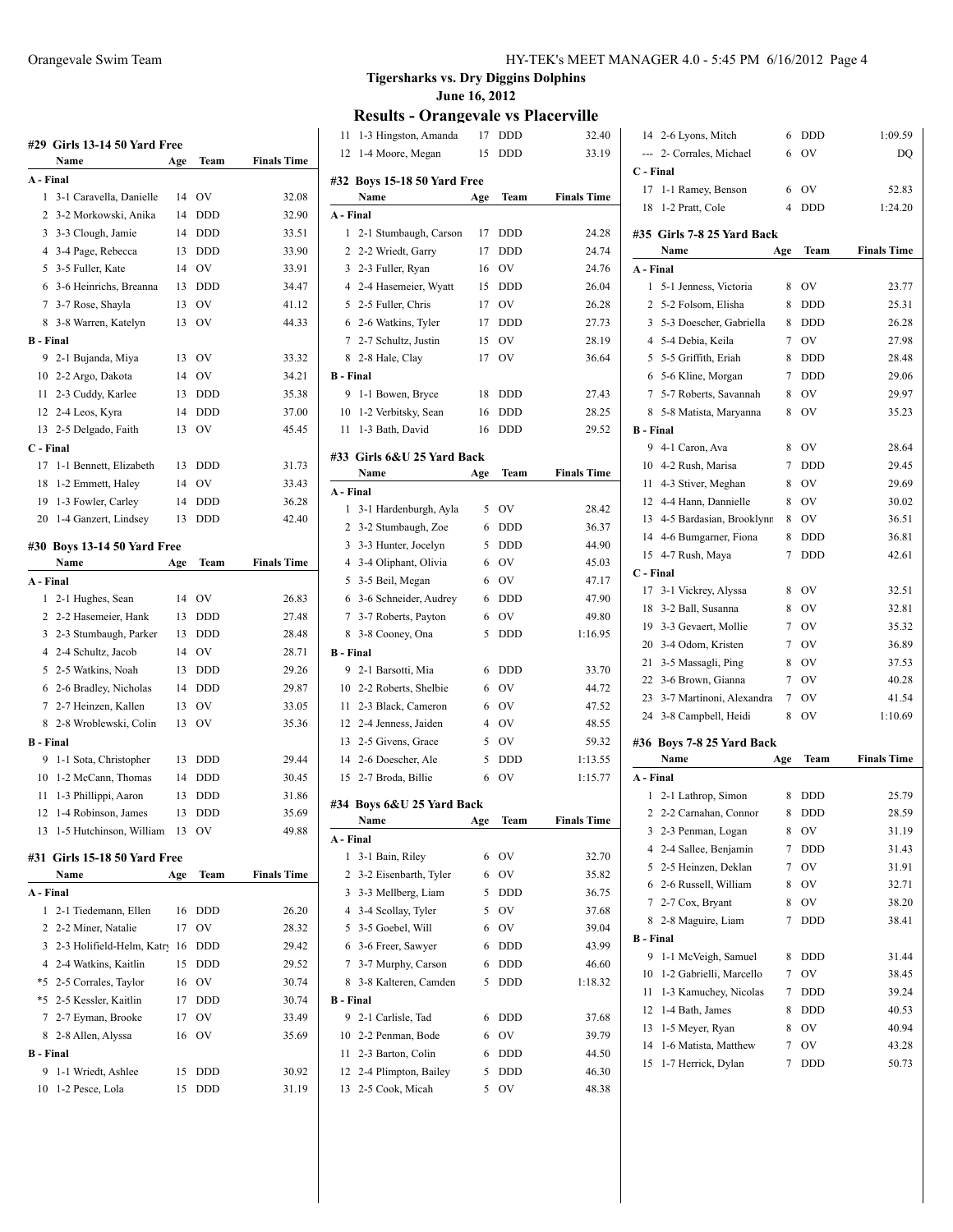## **#37 Girls 9-10 25 Yard Back Name Age Team Finals Time**

| A - Final |                               |     |               |                    |
|-----------|-------------------------------|-----|---------------|--------------------|
| 1         | 4-1 Lomatchinski, Kathy       | 10  | DDD           | 19.44              |
|           | 2 4-2 Kline, Haley            | 9   | DDD           | 20.33              |
|           | 3 4-3 Atkins, Nihna           | 10  | <b>DDD</b>    | 21.86              |
|           | 4 4-4 Simpson, Tuesday        | 10  | <b>OV</b>     | 22.43              |
|           | 5 4-5 Jojola, Giana           | 9   | OV            | 24.91              |
|           | 6 4-6 Pellegrini, Ellie       | 9   | <b>OV</b>     | 25.42              |
|           | 7 4-7 Phillippi, Josephina    | 9   | <b>DDD</b>    | 25.50              |
| 8         | 4-8 Gould, Annelyse           | 9   | OV            | 26.84              |
| B - Final |                               |     |               |                    |
| 9         | 3-1 Sanders, Abby             | 9   | <b>DDD</b>    | 22.64              |
|           | 10 3-2 Bumgarner, Elle        | 10  | <b>DDD</b>    | 24.71              |
|           | 11 3-3 Larsson, Alva          | 9   | <b>DDD</b>    | 25.73              |
|           | 12 3-4 Nichols, Annicka       | 9   | OV            | 26.06              |
|           | 13 3-5 Noia, Angela           | 9   | <b>OV</b>     | 27.09              |
|           | 14 3-6 Cox, Lilli             | 9   | <b>DDD</b>    | 28.57              |
|           | 15 3-7 Budenbender, Jada      | 9   | OV            | 29.71              |
|           | 16 3-8 Brentt, Emma           | 9   | OV            | 30.28              |
| C - Final |                               |     |               |                    |
|           | 17 2-1 Schlag, Alleah         | 9   | <b>DDD</b>    | 27.19              |
|           | 18 2-2 Marshall, Jazlyn       | 9   | OV            | 27.95              |
|           | 19 2-3 Bartlett, Haley        | 10  | <b>OV</b>     | 28.61              |
|           | 20 2-4 McCarl, Cassidy        | 9   | <b>DDD</b>    | 29.43              |
|           | --- 2- Higby, Lily            | 9   | OV            | DQ                 |
|           | --- 2- Eiland, Alex           | 9   | <b>DDD</b>    | DQ                 |
| D - Final |                               |     |               |                    |
| 25        | 1-1 Doescher, Jillian         | 10  | OV            | 29.33              |
|           | 26 1-2 Wildeman, Katie        | 10  | OV            | 30.73              |
|           | 27 1-3 Cook, Corrina          | 9   | OV            | 31.38              |
| 28        | 1-4 Gevaert, Maggie           | 9   | OV            | 41.33              |
|           |                               |     |               |                    |
|           | #38 Boys 9-10 25 Yard Back    |     |               |                    |
|           | Name                          | Age | Team          | <b>Finals Time</b> |
| A - Final |                               |     |               |                    |
| 1         | 3-1 Carnahan, Colin           | 9   | DDD           | 22.40              |
|           | 2 3-2 Bardasian, Gannon       | 10  | <sub>OV</sub> | 22.63              |
|           | 3 3-3 Beil, Kris              | 10  | <sub>OV</sub> | 22.94              |
|           | 4 3-4 Rovenberger, Vincent    | 10  | <b>OV</b>     | 23.69              |
|           | 5 3-5 Bunce, Logan            | 10  | DDD           | 25.57              |
|           | 6 3-6 Odom, Grant             | 10  | <sub>OV</sub> | 26.52              |
|           | 7 3-7 Jilbert, Ben            | 10  | DDD           | 33.27              |
| B - Final |                               |     |               |                    |
| 9         | 2-1 Vickrey, Noah             | 9   | <b>OV</b>     | 25.67              |
|           | 10 2-2 Givens, Luke           | 9   | <b>OV</b>     | 26.09              |
|           | 11 2-3 Campbell, Quinn        | 10  | OV            | 29.88              |
|           | 12 2-4 Shuman, Jonathan       | 9   | OV            | 31.24              |
|           | 13 2-5 Hann, Noel             | 10  | <b>OV</b>     | 42.59              |
|           | --- 2- Doescher, William      | 9   | <b>OV</b>     | DO                 |
|           | #39  Girls 11-12 50 Yard Back |     |               |                    |
|           | Name                          | Age | Team          | <b>Finals Time</b> |
| A - Final |                               |     |               |                    |
| 1         | 3-1 Ling, Erin                | 12  | <b>DDD</b>    | 37.39              |
|           |                               |     |               |                    |

#### **Tigersharks vs. Dry Diggins Dolphins June 16, 2012**

| 2                | 3-2 Bishop, Catherine                      | 12       | DDD        | 37.97              |
|------------------|--------------------------------------------|----------|------------|--------------------|
| 3                | 3-3 Richardson, Orlaith                    | 12       | DDD        | 38.38              |
| 4                | 3-4 Boe, Taylor                            | 12       | OV         | 40.24              |
| 5                | 3-5 Bush, Hannaford                        | 11       | DDD        | 40.62              |
| 6                | 3-6 Rovenberger, Alexand                   | 12       | OV         | 43.66              |
| 7                | 3-7 Vancea, Victoria                       | 12       | OV         | 45.88              |
| 8                | 3-8 Capel, Hannah                          | 12       | OV         | 48.67              |
| <b>B</b> - Final |                                            |          |            |                    |
| 9                | 2-1 Kamuchey, Adrianna                     | 12       | <b>DDD</b> | 41.44              |
| 10               | 2-2 Lomatchinski, Mary                     | 12       | DDD        | 44.58              |
| 11               | 2-3 Mitchell, Madeline                     | 12       | OV         | 46.68              |
|                  | 12 2-4 Fryer, Tressa                       | 11       | DDD        | 47.76              |
|                  | 13 2-5 Genzel, Caitlin                     | 11       | OV         | 51.76              |
| 14               | 2-6 Robinson, Emily                        | 11       | <b>DDD</b> | 1:19.53            |
| C - Final        |                                            |          |            |                    |
| 17               | 1-1 Finney-Stephens, Gill                  | 12       | <b>DDD</b> | 49.30              |
| 18               | 1-2 Morkowski, Trista                      | 11       | DDD        | 49.68              |
| 19               | 1-3 Stephenson, Mckinley                   | 11       | OV         | 55.86              |
|                  | #40 Boys 11-12 50 Yard Back                |          |            |                    |
|                  | Name                                       | Age      | Team       | <b>Finals Time</b> |
| A - Final        |                                            |          |            |                    |
| 1                | 2-1 Cox, Alex                              | 12       | OV         | 40.90              |
| 2                | 2-2 Pesce, Carson                          | 11       | DDD        | 42.11              |
|                  | 3 2-3 Boe, Jacob                           | 11       | OV         | 42.88              |
|                  | 4 2-4 Phillippi, Grant                     | 11       | DDD        | 46.17              |
| 5                | 2-5 Watkins, Nicholas                      | 11       | DDD        | 52.07              |
| 6                | 2-6 Dill, Arthur                           | 12       | OV         | 55.31              |
| 7                | 2-7 Debia, Thomas                          | 11       | OV         | 59.84              |
| ---              | 2- Holifield-Helm, Marcu                   | 12       | <b>DDD</b> | DQ                 |
| <b>B</b> - Final |                                            |          |            |                    |
| 9                | 1-1 Caron, Reed                            | 11       | OV         | 51.32              |
| 10               | 1-2 Polich, Austin                         | 11       | OV         | 1:01.74            |
| 11               | 1-3 Hill, Zach                             | 11       | DDD        | 1:02.10            |
| 12               | 1-4 Dill, Laroy                            | 11       | OV         | 1:25.60            |
| ---              | 1- Bumgarner, Isaac                        | 12       | <b>DDD</b> | DQ                 |
|                  |                                            |          |            |                    |
|                  | #41 Girls 13-14 50 Yard Back               |          |            |                    |
|                  | Name                                       | Age      | Team       | <b>Finals Time</b> |
| A - Final<br>1   | 2-1 Schafer, Brionna                       | 14       | DDD        | 35.79              |
| 2                | 2-2 Bailey, Cammie                         | 14       | DDD        | 38.74              |
| 3                | 2-3 Higby, Cora                            | 14       | OV         | 43.02              |
| 4                | 2-4 Fuller, Kate                           | 14       | OV         | 44.06              |
| 5                | 2-5 Gudkov, Lisa                           | 13       | OV         | 44.13              |
| 6                | 2-6 Page, Rebecca                          | 13       | DDD        | 44.76              |
| 7                | 2-7 Rose, Shayla                           | 13       | OV         | 45.61              |
| 8                | 2-8 Heinrichs, Breanna                     | 13       | <b>DDD</b> | 54.34              |
| <b>B</b> - Final |                                            |          |            |                    |
| 9                | 1-1 Bennett, Elizabeth                     | 13       | DDD        | 38.66              |
| 10               | 1-2 Moore, Emily                           | 13       | DDD        | 45.56              |
| 11               | 1-3 Warren, Katelyn                        | 13       | OV         | 48.99              |
| 12               |                                            |          |            |                    |
|                  |                                            |          |            |                    |
| 13               | 1-4 Mansanet, Portia<br>1-5 Delgado, Faith | 13<br>13 | OV<br>OV   | 53.46<br>1:04.47   |

|                             | #42 Boys 13-14 50 Yard Back  |     |            |                    |  |
|-----------------------------|------------------------------|-----|------------|--------------------|--|
|                             | Name                         | Age | Team       | <b>Finals Time</b> |  |
| A - Final                   |                              |     |            |                    |  |
| 1                           | 2-1 Hughes, Sean             | 14  | OV         | 31.21              |  |
|                             | 2 2-2 Thompson, Dylan        | 14  | DDD        | 33.29              |  |
|                             | 3 2-3 Boe, Joshua            | 14  | OV         | 33.32              |  |
|                             | 4 2-4 Stumbaugh, Parker      | 13  | <b>DDD</b> | 34.30              |  |
| 5                           | 2-5 Lomatchinski, Anthor     | 14  | <b>DDD</b> | 36.19              |  |
| 6                           | 2-6 Sota, Christopher        | 13  | <b>DDD</b> | 40.54              |  |
| 7                           | 2-7 Wroblewski, Colin        | 13  | OV         | 51.73              |  |
| 8                           | 2-8 Hutchinson, William      | 13  | OV         | 1:02.14            |  |
| <b>B</b> - Final            |                              |     |            |                    |  |
| 9                           | 1-1 Robinson, James          | 13  | DDD        | 43.60              |  |
|                             |                              |     |            |                    |  |
|                             | #43 Girls 15-18 50 Yard Back |     |            |                    |  |
|                             | Name                         | Age | Team       | <b>Finals Time</b> |  |
| A - Final                   |                              |     |            |                    |  |
| 1                           | 2-1 Watkins, Kaitlin         | 15  | <b>DDD</b> | 34.09              |  |
| 2                           | 2-2 Clough, Jessica          | 17  | <b>DDD</b> | 34.12              |  |
| 3                           | 2-3 Kessler, Kaitlin         | 17  | <b>DDD</b> | 36.14              |  |
|                             | 4 2-4 Corrales, Taylor       | 16  | OV         | 36.59              |  |
| 5                           | 2-5 Watkins, Kendal          | 15  | <b>DDD</b> | 38.89              |  |
|                             | 6 2-6 Allen, Alyssa          | 16  | OV         | 48.00              |  |
| <b>B</b> - Final            |                              |     |            |                    |  |
| 9                           | 1-1 Wriedt, Ashlee           | 15  | DDD        | 38.32              |  |
| 10                          | 1-2 Randall, Shelby          | 18  | DDD        | 40.48              |  |
| 11                          | 1-3 Hingston, Amanda         | 17  | DDD        | 40.86              |  |
| #44 Boys 15-18 50 Yard Back |                              |     |            |                    |  |
|                             |                              |     |            |                    |  |
|                             | Name                         | Age | Team       | <b>Finals Time</b> |  |
| A - Final                   |                              |     |            |                    |  |
| 1                           | 2-1 Meigs, Will              | 17  | <b>DDD</b> | 28.61              |  |
| 2                           | 2-2 Wriedt, Garry            | 17  | <b>DDD</b> | 29.08              |  |
|                             | 3 2-3 Pope, Daniel           | 18  | <b>DDD</b> | 29.56              |  |
|                             | 4 2-4 Plexico, Ryan          | 16  | <b>DDD</b> | 34.12              |  |
|                             | 5 2-5 Schultz, Justin        | 15  | OV         | 36.51              |  |
|                             | 6 2-6 Hale, Clay             | 17  | OV         | 44.55              |  |
| <b>B</b> - Final            |                              |     |            |                    |  |
| 9                           | 1-1 Verbitsky, Sean          | 16  | DDD        | 35.13              |  |
|                             | 10 1-2 Bath, David           | 16  | DDD        | 36.93              |  |
|                             | #45 Girls 7-8 25 Yard Breast |     |            |                    |  |
|                             | Name                         | Age | Team       | <b>Finals Time</b> |  |
| A - Final                   |                              |     |            |                    |  |
| 1                           | 2-1 Jenness, Victoria        | 8   | OV         | 32.22              |  |
| 2                           | 2-2 Baadte, Carly            | 7   | OV         | 32.99              |  |
| 3                           | 2-3 Bumgarner, Fiona         | 8   | DDD        | 35.52              |  |
| $\overline{4}$              | 2-4 Doescher, Gabriella      | 8   | DDD        | 36.12              |  |
| 5                           | 2-5 Folsom, Elisha           | 8   | DDD        | 37.90              |  |
| 6                           | 2-6 Matista, Maryanna        | 8   | OV         | 39.05              |  |
| 7                           | 2-7 Rush, Marisa             | 7   | DDD        | 41.74              |  |
| <b>B</b> - Final            |                              |     |            |                    |  |
| 9                           | 1-1 Kliewer, Shay            | 7   | OV         | 36.66              |  |
| 10                          | 1-2 Debia, Keila             | 7   | OV         | 36.80              |  |
| 11                          | 1-3 Roberts, Savannah        | 8   | OV         | 37.53              |  |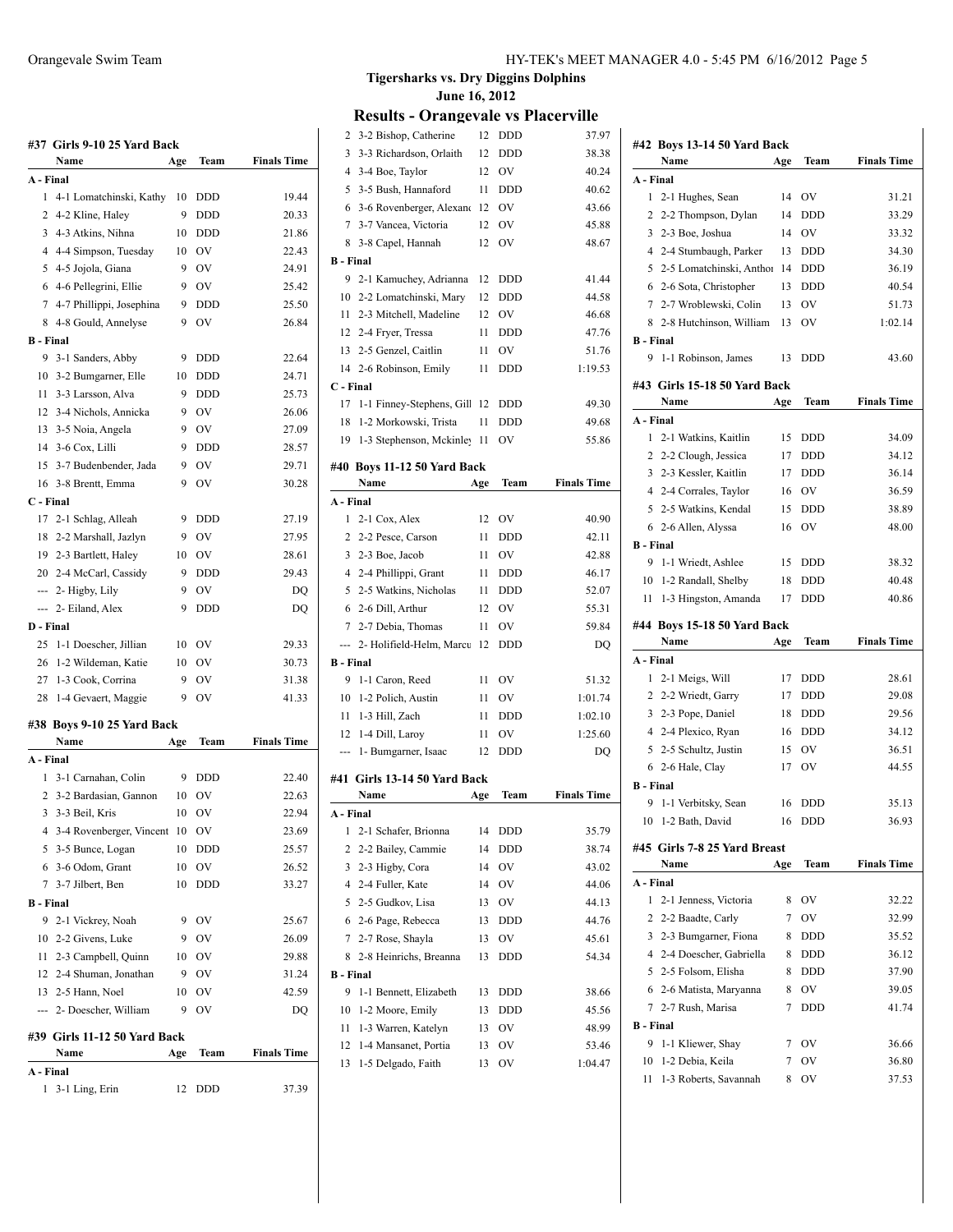| B - Final  (#45 Girls 7-8 25 Yard Breast)                                                                                                                                                                                                                                                                                                                                                                                                                                  |                               |                |            |                    |
|----------------------------------------------------------------------------------------------------------------------------------------------------------------------------------------------------------------------------------------------------------------------------------------------------------------------------------------------------------------------------------------------------------------------------------------------------------------------------|-------------------------------|----------------|------------|--------------------|
|                                                                                                                                                                                                                                                                                                                                                                                                                                                                            | 1 - Martinoni, Alexandra      | $\overline{7}$ | OV         | DO                 |
|                                                                                                                                                                                                                                                                                                                                                                                                                                                                            | #46 Boys 7-8 25 Yard Breast   |                |            |                    |
|                                                                                                                                                                                                                                                                                                                                                                                                                                                                            | Name                          | Age            | Team       | <b>Finals Time</b> |
| A - Final                                                                                                                                                                                                                                                                                                                                                                                                                                                                  |                               |                |            |                    |
| 1                                                                                                                                                                                                                                                                                                                                                                                                                                                                          | 2-1 Barsotti, Mark            | 8              | <b>DDD</b> | 25.95              |
|                                                                                                                                                                                                                                                                                                                                                                                                                                                                            | 2 2-2 Black, Ethan            | 8              | OV         | 29.40              |
|                                                                                                                                                                                                                                                                                                                                                                                                                                                                            | 3 2-3 Cox, Bryant             | 8              | <b>OV</b>  | 30.52              |
|                                                                                                                                                                                                                                                                                                                                                                                                                                                                            | 4 2-4 Carnahan, Connor        | 8              | <b>DDD</b> | 34.50              |
|                                                                                                                                                                                                                                                                                                                                                                                                                                                                            | 5 2-5 McVeigh, Samuel         | 8              | <b>DDD</b> | 34.62              |
|                                                                                                                                                                                                                                                                                                                                                                                                                                                                            | 6 2-6 Scollay, Cody           | 8              | <b>OV</b>  | 47.31              |
|                                                                                                                                                                                                                                                                                                                                                                                                                                                                            | --- 2- Penman, Logan          | 8              | <b>OV</b>  | DQ                 |
|                                                                                                                                                                                                                                                                                                                                                                                                                                                                            | --- 2- Bishop, Christopher    | 7              | <b>DDD</b> | DQ                 |
| <b>B</b> - Final                                                                                                                                                                                                                                                                                                                                                                                                                                                           |                               |                |            |                    |
| $-$                                                                                                                                                                                                                                                                                                                                                                                                                                                                        | 1- Heinzen, Deklan            | 7              | OV         | DQ                 |
| $\frac{1}{2} \left( \frac{1}{2} \right) \left( \frac{1}{2} \right) \left( \frac{1}{2} \right) \left( \frac{1}{2} \right) \left( \frac{1}{2} \right) \left( \frac{1}{2} \right) \left( \frac{1}{2} \right) \left( \frac{1}{2} \right) \left( \frac{1}{2} \right) \left( \frac{1}{2} \right) \left( \frac{1}{2} \right) \left( \frac{1}{2} \right) \left( \frac{1}{2} \right) \left( \frac{1}{2} \right) \left( \frac{1}{2} \right) \left( \frac{1}{2} \right) \left( \frac$ | 1- Johnson, Blake             | 7              | <b>DDD</b> | DQ                 |
|                                                                                                                                                                                                                                                                                                                                                                                                                                                                            | #47 Girls 9-10 25 Yard Breast |                |            |                    |
|                                                                                                                                                                                                                                                                                                                                                                                                                                                                            | Name                          | Age            | Team       | <b>Finals Time</b> |
| A - Final                                                                                                                                                                                                                                                                                                                                                                                                                                                                  |                               |                |            |                    |
| 1                                                                                                                                                                                                                                                                                                                                                                                                                                                                          | 3-1 Cusick, Lydia             | 10             | OV         | 21.94              |
| 2                                                                                                                                                                                                                                                                                                                                                                                                                                                                          | 3-2 Hardenburgh, Alaina       | 10             | OV         | 22.08              |
| 3                                                                                                                                                                                                                                                                                                                                                                                                                                                                          | 3-3 Lomatchinski, Kathy       | 10             | <b>DDD</b> | 22.83              |
|                                                                                                                                                                                                                                                                                                                                                                                                                                                                            | 4 3-4 Pagliaro, Greysha       | 10             | <b>OV</b>  | 23.13              |
| 5.                                                                                                                                                                                                                                                                                                                                                                                                                                                                         | 3-5 Wilhelms, Isabella        | 9              | OV         | 24.48              |
|                                                                                                                                                                                                                                                                                                                                                                                                                                                                            | 6 3-6 Nicita, Tera            | 10             | DDD        | 25.80              |
| 7                                                                                                                                                                                                                                                                                                                                                                                                                                                                          | 3-7 Barton, Brianna           | 10             | <b>DDD</b> | 25.93              |
|                                                                                                                                                                                                                                                                                                                                                                                                                                                                            | 8 3-8 Phillippi, Josephina    | 9              | <b>DDD</b> | 26.50              |
| <b>B</b> - Final                                                                                                                                                                                                                                                                                                                                                                                                                                                           |                               |                |            |                    |
|                                                                                                                                                                                                                                                                                                                                                                                                                                                                            | 9 2-1 Miles, Markeia          | 10             | OV         | 22.56              |
|                                                                                                                                                                                                                                                                                                                                                                                                                                                                            | 10 2-2 Hale, Isabella         | 9              | OV         | 22.83              |
| 11                                                                                                                                                                                                                                                                                                                                                                                                                                                                         | 2-3 Williams-Herron, Sky      | 10             | OV         | 25.36              |
|                                                                                                                                                                                                                                                                                                                                                                                                                                                                            | 12 2-4 Atkins, Nihna          | 10             | DDD        | 25.37              |
|                                                                                                                                                                                                                                                                                                                                                                                                                                                                            | 13 2-5 Carroll, Quinn         | 10             | <b>DDD</b> | 25.83              |
|                                                                                                                                                                                                                                                                                                                                                                                                                                                                            | 14 2-6 Schafer, Samantha      | 9              | <b>DDD</b> | 26.31              |
|                                                                                                                                                                                                                                                                                                                                                                                                                                                                            | 15 2-7 Cox, Lilli             | 9              | <b>DDD</b> | 28.50              |
|                                                                                                                                                                                                                                                                                                                                                                                                                                                                            | 16 2-8 Pellegrini, Ellie      | 9              | OV         | 38.44              |
| C - Final                                                                                                                                                                                                                                                                                                                                                                                                                                                                  |                               |                |            |                    |
|                                                                                                                                                                                                                                                                                                                                                                                                                                                                            | 17 1-1 Maguire, Annabel       | 9              | <b>DDD</b> | 27.33              |
| 18                                                                                                                                                                                                                                                                                                                                                                                                                                                                         | 1-2 Finney-Stephens, Gw       | 9              | DDD        | 27.66              |
| 19                                                                                                                                                                                                                                                                                                                                                                                                                                                                         | 1-3 Bush, Tessa               | 9              | DDD        | 29.69              |
| 20                                                                                                                                                                                                                                                                                                                                                                                                                                                                         | 1-4 Higby, Lily               | 9              | ov         | 32.75              |
| 21                                                                                                                                                                                                                                                                                                                                                                                                                                                                         | 1-5 McCarl, Cassidy           | 9              | DDD        | 34.63              |
| ---                                                                                                                                                                                                                                                                                                                                                                                                                                                                        | 1- Argo, Savannah             | 10             | OV         | DQ                 |
|                                                                                                                                                                                                                                                                                                                                                                                                                                                                            | #48 Boys 9-10 25 Yard Breast  |                |            |                    |
|                                                                                                                                                                                                                                                                                                                                                                                                                                                                            | Name                          | Age            | Team       | <b>Finals Time</b> |
| A - Final                                                                                                                                                                                                                                                                                                                                                                                                                                                                  |                               |                |            |                    |
| 1                                                                                                                                                                                                                                                                                                                                                                                                                                                                          | 2-1 Guttenberg, Sean          | 10             | OV         | 23.06              |
| 2                                                                                                                                                                                                                                                                                                                                                                                                                                                                          | 2-2 Leos, Karson              | 10             | DDD        | 23.53              |
| 3                                                                                                                                                                                                                                                                                                                                                                                                                                                                          | 2-3 Odom, Grant               | 10             | OV         | 24.92              |
| 4                                                                                                                                                                                                                                                                                                                                                                                                                                                                          | 2-4 Bardasian, Gannon         | 10             | ov         | 25.60              |
| 5                                                                                                                                                                                                                                                                                                                                                                                                                                                                          | 2-5 Bunce, Logan              | 10             | DDD        | 26.57              |
| 6                                                                                                                                                                                                                                                                                                                                                                                                                                                                          | 2-6 Carnahan, Colin           | 9              | DDD        | 26.80              |

| 7                | 2-7 Shuman, Matthew            | 10  | OV         | 26.96              |
|------------------|--------------------------------|-----|------------|--------------------|
| 8                | 2-8 Jilbert, Ben               | 10  | DDD        | 29.40              |
| <b>B</b> - Final |                                |     |            |                    |
| 9                | 1-1 Beil, Kris                 | 10  | OV         | 31.77              |
| 10               | 1-2 Shaw, Dylan                | 9   | OV         | 34.04              |
| ---              | 1- Shuman, Jonathan            | 9   | OV         | DQ                 |
|                  | #49 Girls 11-12 50 Yard Breast |     |            |                    |
|                  | Name                           | Age | Team       | <b>Finals Time</b> |
| A - Final        |                                |     |            |                    |
| 1                | 3-1 Ling, Erin                 | 12  | DDD        | 40.10              |
| 2                | 3-2 Lindstrom, Sadie           | 11  | OV         | 43.86              |
| 3                | 3-3 Capel, Hannah              | 12  | OV         | 43.96              |
| $\overline{4}$   | 3-4 Richardson, Orlaith        | 12  | DDD        | 45.50              |
| 5                | 3-5 Rovenberger, Alexand       | -12 | OV         | 45.81              |
| 6                | 3-6 Bush, Hannaford            | 11  | DDD        | 46.44              |
| 7                | 3-7 Guttenberg, Samantha       | -12 | OV         | 47.16              |
|                  | 3- Lomatchinski, Mary          | 12  | DDD        | DQ                 |
| <b>B</b> - Final |                                |     |            |                    |
|                  | 9 2-1 Hall, Rebekah            | 11  | OV         | 46.63              |
|                  | 10 2-2 Heinrichs, Sierra       | 11  | <b>DDD</b> | 47.80              |
| 11               | 2-3 Hudak, Jana                | 12  | DDD        | 52.12              |
| 12               | 2-4 Finney-Stephens, Gill      | 12  | <b>DDD</b> | 53.68              |
| C - Final        |                                |     |            |                    |
| 17               | 1-1 Carnahan, Peyton           | 12  | DDD        | 50.16              |
| 18               | 1-2 Fryer, Tressa              | 11  | DDD        | 58.10              |
| 19               | 1-3 Fowler, Emma               | 11  | DDD        | 59.90              |
| ---              | 1- Robinson, Emily             | 11  | DDD        | DQ                 |
|                  |                                |     |            |                    |
|                  | #50 Boys 11-12 50 Yard Breast  |     |            |                    |
|                  | Name                           | Age | Team       | <b>Finals Time</b> |
| A - Final        |                                |     |            |                    |
| 1                | 2-1 Cox, Alex                  | 12  | OV         | 43.72              |
| 2                | 2-2 Savino, Jack               | 11  | DDD        | 44.55              |
| 3                | 2-3 Fryer, Colton              | 12  | DDD        | 45.06              |
| 4                | 2-4 Odom, Nathan               | 12  | OV         | 51.53              |
| 5                | 2-5 Rose, Jakob                | 11  | OV         | 54.52              |
| 6                | 2-6 Hill, Zach                 | 11  | DDD        | 57.45              |
| 7                | 2-7 Bumgarner, Isaac           | 12  | DDD        | 1:02.45            |
| 8                | 2-8 Caron, Reed                | 11  | OV         | 1:06.80            |
| B - Final        |                                |     |            |                    |
|                  | 9 1-1 Nisonger, Quinton        | 11  | OV         | 1:04.34            |
|                  | --- 1- Stow, Myles             | 11  | OV         | DQ                 |
| ---              | 1- Argo, Austin                | 12  | OV         | DO                 |
|                  | #51 Girls 13-14 50 Yard Breast |     |            |                    |
|                  | Name                           | Age | Team       | <b>Finals Time</b> |
| A - Final        |                                |     |            |                    |
| 1                | 2-1 Schafer, Brionna           | 14  | <b>DDD</b> | 38.55              |
| 2                | 2-2 Gwin, Kourtney             | 13  | OV         | 38.91              |
| 3                | 2-3 Higby, Cora                | 14  | OV         | 41.30              |
| 4                | 2-4 Caravella, Danielle        | 14  | OV         | 41.93              |
| 5                | 2-5 Clough, Jamie              | 14  | DDD        | 43.23              |
| 6                | 2-6 Ganzert, Lindsey           | 13  | DDD        | 44.74              |
| 7                | 2-7 Leos, Kyra                 | 14  | DDD        | 45.10              |
| 8                | 2-8 Fuller, Kate               | 14  | OV         | 45.56              |

| 9<br>1-1 Moore, Emily                                | 13     | DDD        | 45.71              |
|------------------------------------------------------|--------|------------|--------------------|
| 10<br>1-2 Bujanda, Miya                              | 13     | OV         | 45.80              |
| 1-3 Fowler, Carley<br>11                             | 14     | DDD        | 47.01              |
| 12<br>1-4 Emmett, Haley                              | 14     | OV         | 47.69              |
| 13<br>1-5 Bennett, Elizabeth                         | 13     | <b>DDD</b> | 50.90              |
| #52 Boys 13-14 50 Yard Breast                        |        |            |                    |
| Name                                                 | Age    | Team       | <b>Finals Time</b> |
| A - Final                                            |        |            |                    |
| 2-1 Kehler, Kobe<br>1                                | 14     | OV         | 34.55              |
| 2-2 Lomatchinski, Anthor<br>2                        | -14    | DDD        | 35.78              |
| 3<br>2-3 Bradley, Nicholas                           | 14     | DDD        | 38.88              |
| 4<br>2-4 Phillippi, Aaron                            | 13     | DDD        | 39.24              |
| 2-5 Watkins, Noah<br>5                               | 13     | <b>DDD</b> | 39.33              |
| 6 2-6 Robinson, James                                | 13     | <b>DDD</b> | 46.78              |
| --- 2- Wroblewski, Colin                             | 13     | OV         | DQ                 |
|                                                      |        |            |                    |
| #53 Girls 15-18 50 Yard Breast                       |        |            |                    |
| Name                                                 | Age    | Team       | <b>Finals Time</b> |
| A - Final                                            |        |            |                    |
| 1<br>2-1 Holifield-Helm, Katry                       | 16     | DDD        | 37.80              |
| 2<br>2-2 Clough, Jessica                             | 17     | DDD        | 38.54              |
| 3<br>2-3 Corrales, Taylor                            | 16     | OV         | 39.18              |
| 2-4 D'Amico, Ellie<br>4                              | 15     | <b>DDD</b> | 40.02              |
| 2-5 Watkins, Kendal<br>5                             | 15     | DDD        | 41.98              |
| 6 2-6 Hingston, Amanda                               | 17     | <b>DDD</b> | 44.08              |
| 2-7 Moore, Megan<br>7                                | 15     | <b>DDD</b> | 44.39              |
| #54 Boys 15-18 50 Yard Breast                        |        |            |                    |
| Name                                                 | Age    | Team       |                    |
|                                                      |        |            | <b>Finals Time</b> |
| A - Final                                            |        |            |                    |
| 1-1 Stumbaugh, Carson<br>1                           | 17     | DDD        | 30.04              |
| 1-2 Plexico, Ryan<br>2                               | 16     | DDD        | 31.58              |
| 3<br>1-3 Hasemeier, Wyatt                            | 15     | <b>DDD</b> | 35.22              |
| 4<br>1-4 McDowell, Samuel                            | 15     | OV         | 35.50              |
| 5<br>1-5 Fuller, Chris                               | 17     | OV         | 35.73              |
| 1-6 Watkins, Tyler<br>6                              | 17     | <b>DDD</b> | 36.14              |
| #55 Girls 7-8 50 Yard Free                           |        |            |                    |
| Name                                                 | Age    | Team       | <b>Finals Time</b> |
| A - Final                                            |        |            |                    |
| 1<br>4-1 Dickson, Jia                                | 8      | DDD        | 46.33              |
| 2<br>4-2 Kline, Morgan                               | 7      | <b>DDD</b> | 52.01              |
| 3<br>4-3 Stiver, Meghan                              | 8      | OV         | 54.61              |
| 4 4-4 Griffith, Eriah                                | 8      | DDD        | 58.75              |
| 5<br>4-5 Massagli, Ping                              | 8      | OV         | 1:00.30            |
| 4-6 Bardasian, Brooklynn<br>6                        | 8      | OV         | 1:05.15            |
| 7<br>4-7 Kliewer, Shay                               | 7      | OV         | 1:07.05            |
| 4-8 Rush, Maya<br>8                                  | 7      | <b>DDD</b> | 1:14.57            |
| <b>B</b> - Final                                     |        |            |                    |
| 9                                                    | 8      |            |                    |
| 3-1 Vickrey, Alyssa                                  |        | OV         | 1:06.59            |
| 3-2 Hann, Dannielle<br>10                            | 8      | OV         | 1:07.87            |
| 3-3 Odom, Kristen<br>11<br>12<br>3-4 Campbell, Heidi | 7<br>8 | OV<br>OV   | 1:15.31<br>1:49.62 |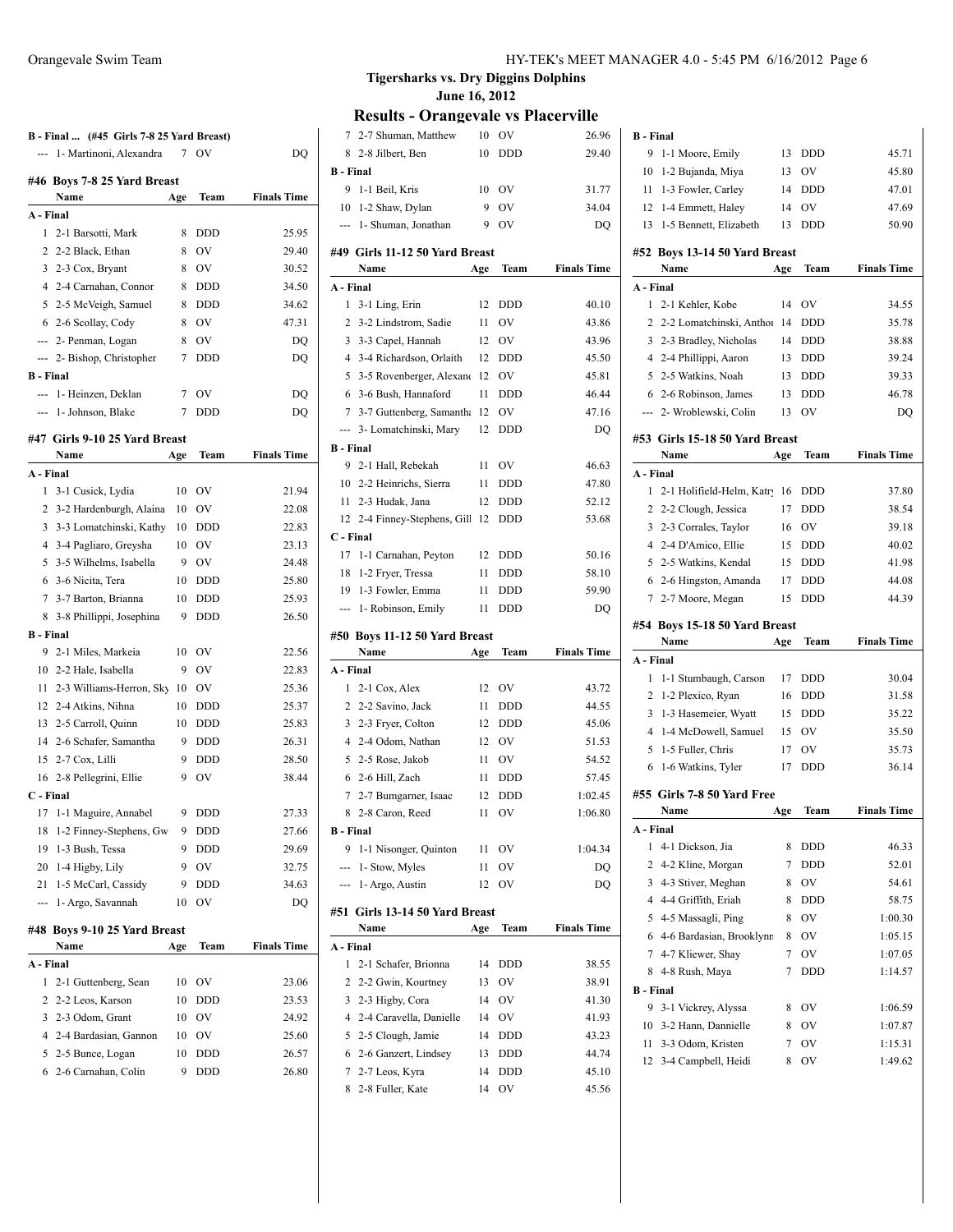| C - Final  (#55 Girls 7-8 50 Yard Free) |                                    |     |            |                    |
|-----------------------------------------|------------------------------------|-----|------------|--------------------|
| C - Final                               |                                    |     |            |                    |
| 17                                      | 2-1 Gevaert, Mollie                | 7   | <b>OV</b>  | 1:09.48            |
| 18                                      | 2-2 Ball, Susanna                  | 8   | <b>OV</b>  | 1:14.40            |
|                                         | 19 2-3 Brown, Gianna               | 7   | <b>OV</b>  | 1:25.56            |
|                                         | 20 2-4 Legari, Maya                | 7   | OV         | 1:27.90            |
|                                         | #56 Boys 7-8 50 Yard Free          |     |            |                    |
|                                         | Name                               | Age | Team       | <b>Finals Time</b> |
| A - Final                               |                                    |     |            |                    |
| $\mathbf{1}$                            | 2-1 Black, Ethan                   | 8   | OV         | 51.50              |
|                                         | 2 2-2 Carnahan, Connor             | 8   | <b>DDD</b> | 59.14              |
| 3                                       | 2-3 Bishop, Christopher            | 7   | <b>DDD</b> | 1:06.86            |
|                                         | 4 2-4 Gabrielli, Marcello          | 7   | OV         | 1:07.40            |
| 5                                       | 2-5 Meyer, Ryan                    | 8   | <b>OV</b>  | 1:11.68            |
| 6                                       | 2-6 Russell, William               | 8   | <b>OV</b>  | 1:20.96            |
| 7                                       | 2-7 Bath, James                    | 8   | <b>DDD</b> | 1:27.05            |
| ---                                     | 2- Lathrop, Simon                  | 8   | <b>DDD</b> | DQ                 |
| <b>B</b> - Final                        |                                    |     |            |                    |
| 9                                       | 1-1 Scollay, Cody                  | 8   | <b>OV</b>  | 56.70              |
|                                         | 10 1-2 Carroll, Seamus             | 7   | <b>DDD</b> | 1:12.15            |
| 11                                      | 1-3 Gudkov, Anthony                | 7   | OV         | 1:14.02            |
|                                         | --- 1- Cox, Bryant                 | 8   | OV         | X58.27             |
|                                         | #57 Girls 9-10 50 Yard Free        |     |            |                    |
|                                         | Name                               | Age | Team       | <b>Finals Time</b> |
| A - Final                               |                                    |     |            |                    |
|                                         | 1 4-1 Freer, Jordan                | 9   | <b>DDD</b> | 37.36              |
| 2                                       | 4-2 Hale, Isabella                 | 9   | OV         | 37.38              |
| 3                                       | 4-3 Miles, Markeia                 | 10  | <b>OV</b>  | 38.62              |
|                                         | 4 4-4 Hardenburgh, Alaina          | 10  | <b>OV</b>  | 38.78              |
| 5                                       | 4-5 Nicita, Tera                   | 10  | <b>DDD</b> | 40.33              |
|                                         | 6 4-6 Jojola, Giana                | 9   | OV         | 43.62              |
|                                         | 7 4-7 Pickens, Emma                | 9   | <b>DDD</b> | 44.01              |
| 8                                       | 4-8 Barton, Brianna                | 10  | DDD        | 45.93              |
| <b>B</b> - Final                        |                                    |     |            |                    |
| 9.                                      | 3-1 Lyons, Mel                     | 10  | <b>DDD</b> | 44.08              |
| 10                                      | 3-2 Carroll, Quinn                 | 10  | <b>DDD</b> | 46.21              |
| 11                                      | 3-3 Nichols, Annicka               | 9   | OV         | 47.76              |
| 12                                      | 3-4 Bartlett, Haley                | 10  | OV         | 50.10              |
| 13                                      | 3-5 Finney-Stephens, Gw            | 9   | DDD        | 50.92              |
| 14                                      | 3-6 Brentt, Emma                   | 9   | OV         | 53.26              |
| 15                                      | 3-7 Schlag, Alleah                 | 9   | DDD        | 53.56              |
| C - Final                               |                                    |     |            |                    |
| 17                                      | 2-1 Pellegrini, Ellie              | 9   | OV         | 51.33              |
| 18                                      | 2-2 Noia, Angela                   | 9   | OV         | 52.15              |
| 19                                      | 2-3 Wildeman, Katie                | 10  | OV         | 55.77              |
|                                         | 20 2-4 Budenbender, Jada           | 9   | OV         | 56.40              |
| 21                                      | 2-5 Cook, Corrina                  | 9   | OV         | 58.80              |
| 22                                      | 2-6 Marshall, Jazlyn               | 9   | OV         | 1:00.14            |
|                                         |                                    |     |            |                    |
|                                         | #58 Boys 9-10 50 Yard Free<br>Name | Age | Team       | <b>Finals Time</b> |
| A - Final                               |                                    |     |            |                    |
| 1                                       | 4-1 Beil, Kris                     | 10  | OV         | 39.32              |

| 3<br>4-3 Rovenberger, Vincent<br>10<br>OV<br>4 4-4 Shaw, Dylan<br>9<br>OV<br>5 4-5 Bunce, Logan<br>10<br>DDD<br>4-6 Killion, Christopher<br><b>DDD</b><br>6<br>9<br><b>B</b> - Final<br>9<br>3-1 Heinzen, Trayton<br>10<br>OV<br>10<br>3-2 Campbell, Quinn<br>10<br>OV<br>3-3 Schaben, Seth<br>OV<br>11<br>10<br>C - Final<br>2-1 Stiver, Daniel<br>17<br>10<br>OV<br>2-2 Shuman, Matthew<br>18<br>10<br>OV<br>19 2-3 Vickrey, Noah<br>9<br>OV<br>20<br>2-4 Hann, Noel<br>10<br>OV<br>2-5 Olalde, Gabriel<br>9<br><b>OV</b><br>21<br>22 2-6 Shuman, Jonathan<br>9<br>OV<br>23 2-7 Doescher, William<br>OV<br>9<br>#59 Girls 11-12 100 Yard Free<br>Name<br>Age<br>Team<br>A - Final<br>1<br>2-1 Bishop, Catherine<br>12<br>DDD<br>OV<br>2<br>2-2 Hoppes, Anne<br>11<br>2-3 Richardson, Orlaith<br>3<br>12<br><b>DDD</b><br>4 2-4 Bush, Hannaford<br>11<br><b>DDD</b><br>5 2-5 Haynie, Emily<br>11<br>DDD<br>6 2-6 Rovenberger, Alexand<br>12<br>OV<br>7 2-7 Guttenberg, Samantha<br>12<br>OV<br>2-8 Boe, Taylor<br>OV<br>8<br>12<br><b>B</b> - Final<br>9<br>1-1 Kamuchey, Adrianna<br>12<br>DDD<br>1-2 Hudak, Jana<br>10<br>12<br>DDD<br>1-3 Mitchell, Madeline<br>11<br>12<br>OV<br>12<br>1-4 Carnahan, Peyton<br>12<br><b>DDD</b><br>1-5 Genzel, Caitlin<br>OV<br>13<br>11<br>1-6 Morkowski, Trista<br>14<br>11<br>DDD<br>15<br>1-7 Stephenson, Mckinley<br>11<br>OV<br>#60 Boys 11-12 100 Yard Free<br>Team<br><b>Finals Time</b><br>Name<br>Age<br>A - Final<br>1<br>2-1 Fryer, Colton<br>12<br>DDD<br>2<br>2-2 Pesce, Carson<br>DDD<br>11<br>2-3 Stow, Myles<br>OV<br>3<br>11<br>4 2-4 Caron, Reed<br>OV<br>11<br>2-5 Dill, Arthur<br>12<br>OV<br>5<br>2-6 Bumgarner, Isaac<br>6<br>12<br><b>DDD</b><br>2-7 Polich, Austin<br>OV<br>7<br>11<br>2-8 Hill, Zach<br>8<br>11<br>DDD<br><b>B</b> - Final<br>9<br>1-1 Debia, Thomas<br>OV<br>11<br>10 1-2 Dill, Larov | 2 | 4-2 Kliewer, Evan | 10 | OV | 44.15              |
|-----------------------------------------------------------------------------------------------------------------------------------------------------------------------------------------------------------------------------------------------------------------------------------------------------------------------------------------------------------------------------------------------------------------------------------------------------------------------------------------------------------------------------------------------------------------------------------------------------------------------------------------------------------------------------------------------------------------------------------------------------------------------------------------------------------------------------------------------------------------------------------------------------------------------------------------------------------------------------------------------------------------------------------------------------------------------------------------------------------------------------------------------------------------------------------------------------------------------------------------------------------------------------------------------------------------------------------------------------------------------------------------------------------------------------------------------------------------------------------------------------------------------------------------------------------------------------------------------------------------------------------------------------------------------------------------------------------------------------------------------------------------------------------------------------------------------------------------------------------------------|---|-------------------|----|----|--------------------|
|                                                                                                                                                                                                                                                                                                                                                                                                                                                                                                                                                                                                                                                                                                                                                                                                                                                                                                                                                                                                                                                                                                                                                                                                                                                                                                                                                                                                                                                                                                                                                                                                                                                                                                                                                                                                                                                                       |   |                   |    |    | 44.73              |
|                                                                                                                                                                                                                                                                                                                                                                                                                                                                                                                                                                                                                                                                                                                                                                                                                                                                                                                                                                                                                                                                                                                                                                                                                                                                                                                                                                                                                                                                                                                                                                                                                                                                                                                                                                                                                                                                       |   |                   |    |    | 46.51              |
|                                                                                                                                                                                                                                                                                                                                                                                                                                                                                                                                                                                                                                                                                                                                                                                                                                                                                                                                                                                                                                                                                                                                                                                                                                                                                                                                                                                                                                                                                                                                                                                                                                                                                                                                                                                                                                                                       |   |                   |    |    | 48.25              |
|                                                                                                                                                                                                                                                                                                                                                                                                                                                                                                                                                                                                                                                                                                                                                                                                                                                                                                                                                                                                                                                                                                                                                                                                                                                                                                                                                                                                                                                                                                                                                                                                                                                                                                                                                                                                                                                                       |   |                   |    |    | 1:14.89            |
|                                                                                                                                                                                                                                                                                                                                                                                                                                                                                                                                                                                                                                                                                                                                                                                                                                                                                                                                                                                                                                                                                                                                                                                                                                                                                                                                                                                                                                                                                                                                                                                                                                                                                                                                                                                                                                                                       |   |                   |    |    |                    |
|                                                                                                                                                                                                                                                                                                                                                                                                                                                                                                                                                                                                                                                                                                                                                                                                                                                                                                                                                                                                                                                                                                                                                                                                                                                                                                                                                                                                                                                                                                                                                                                                                                                                                                                                                                                                                                                                       |   |                   |    |    | 53.55              |
|                                                                                                                                                                                                                                                                                                                                                                                                                                                                                                                                                                                                                                                                                                                                                                                                                                                                                                                                                                                                                                                                                                                                                                                                                                                                                                                                                                                                                                                                                                                                                                                                                                                                                                                                                                                                                                                                       |   |                   |    |    | 53.97              |
|                                                                                                                                                                                                                                                                                                                                                                                                                                                                                                                                                                                                                                                                                                                                                                                                                                                                                                                                                                                                                                                                                                                                                                                                                                                                                                                                                                                                                                                                                                                                                                                                                                                                                                                                                                                                                                                                       |   |                   |    |    | 54.34              |
|                                                                                                                                                                                                                                                                                                                                                                                                                                                                                                                                                                                                                                                                                                                                                                                                                                                                                                                                                                                                                                                                                                                                                                                                                                                                                                                                                                                                                                                                                                                                                                                                                                                                                                                                                                                                                                                                       |   |                   |    |    |                    |
|                                                                                                                                                                                                                                                                                                                                                                                                                                                                                                                                                                                                                                                                                                                                                                                                                                                                                                                                                                                                                                                                                                                                                                                                                                                                                                                                                                                                                                                                                                                                                                                                                                                                                                                                                                                                                                                                       |   |                   |    |    | 41.87              |
|                                                                                                                                                                                                                                                                                                                                                                                                                                                                                                                                                                                                                                                                                                                                                                                                                                                                                                                                                                                                                                                                                                                                                                                                                                                                                                                                                                                                                                                                                                                                                                                                                                                                                                                                                                                                                                                                       |   |                   |    |    | 44.22              |
|                                                                                                                                                                                                                                                                                                                                                                                                                                                                                                                                                                                                                                                                                                                                                                                                                                                                                                                                                                                                                                                                                                                                                                                                                                                                                                                                                                                                                                                                                                                                                                                                                                                                                                                                                                                                                                                                       |   |                   |    |    | 50.51              |
|                                                                                                                                                                                                                                                                                                                                                                                                                                                                                                                                                                                                                                                                                                                                                                                                                                                                                                                                                                                                                                                                                                                                                                                                                                                                                                                                                                                                                                                                                                                                                                                                                                                                                                                                                                                                                                                                       |   |                   |    |    | 1:03.40            |
|                                                                                                                                                                                                                                                                                                                                                                                                                                                                                                                                                                                                                                                                                                                                                                                                                                                                                                                                                                                                                                                                                                                                                                                                                                                                                                                                                                                                                                                                                                                                                                                                                                                                                                                                                                                                                                                                       |   |                   |    |    | 1:09.65            |
|                                                                                                                                                                                                                                                                                                                                                                                                                                                                                                                                                                                                                                                                                                                                                                                                                                                                                                                                                                                                                                                                                                                                                                                                                                                                                                                                                                                                                                                                                                                                                                                                                                                                                                                                                                                                                                                                       |   |                   |    |    | 1:12.25            |
|                                                                                                                                                                                                                                                                                                                                                                                                                                                                                                                                                                                                                                                                                                                                                                                                                                                                                                                                                                                                                                                                                                                                                                                                                                                                                                                                                                                                                                                                                                                                                                                                                                                                                                                                                                                                                                                                       |   |                   |    |    | 1:13.63            |
|                                                                                                                                                                                                                                                                                                                                                                                                                                                                                                                                                                                                                                                                                                                                                                                                                                                                                                                                                                                                                                                                                                                                                                                                                                                                                                                                                                                                                                                                                                                                                                                                                                                                                                                                                                                                                                                                       |   |                   |    |    |                    |
|                                                                                                                                                                                                                                                                                                                                                                                                                                                                                                                                                                                                                                                                                                                                                                                                                                                                                                                                                                                                                                                                                                                                                                                                                                                                                                                                                                                                                                                                                                                                                                                                                                                                                                                                                                                                                                                                       |   |                   |    |    | <b>Finals Time</b> |
|                                                                                                                                                                                                                                                                                                                                                                                                                                                                                                                                                                                                                                                                                                                                                                                                                                                                                                                                                                                                                                                                                                                                                                                                                                                                                                                                                                                                                                                                                                                                                                                                                                                                                                                                                                                                                                                                       |   |                   |    |    |                    |
|                                                                                                                                                                                                                                                                                                                                                                                                                                                                                                                                                                                                                                                                                                                                                                                                                                                                                                                                                                                                                                                                                                                                                                                                                                                                                                                                                                                                                                                                                                                                                                                                                                                                                                                                                                                                                                                                       |   |                   |    |    | 1:10.56            |
|                                                                                                                                                                                                                                                                                                                                                                                                                                                                                                                                                                                                                                                                                                                                                                                                                                                                                                                                                                                                                                                                                                                                                                                                                                                                                                                                                                                                                                                                                                                                                                                                                                                                                                                                                                                                                                                                       |   |                   |    |    | 1:11.81            |
|                                                                                                                                                                                                                                                                                                                                                                                                                                                                                                                                                                                                                                                                                                                                                                                                                                                                                                                                                                                                                                                                                                                                                                                                                                                                                                                                                                                                                                                                                                                                                                                                                                                                                                                                                                                                                                                                       |   |                   |    |    | 1:15.36            |
|                                                                                                                                                                                                                                                                                                                                                                                                                                                                                                                                                                                                                                                                                                                                                                                                                                                                                                                                                                                                                                                                                                                                                                                                                                                                                                                                                                                                                                                                                                                                                                                                                                                                                                                                                                                                                                                                       |   |                   |    |    | 1:15.67            |
|                                                                                                                                                                                                                                                                                                                                                                                                                                                                                                                                                                                                                                                                                                                                                                                                                                                                                                                                                                                                                                                                                                                                                                                                                                                                                                                                                                                                                                                                                                                                                                                                                                                                                                                                                                                                                                                                       |   |                   |    |    | 1:22.11            |
|                                                                                                                                                                                                                                                                                                                                                                                                                                                                                                                                                                                                                                                                                                                                                                                                                                                                                                                                                                                                                                                                                                                                                                                                                                                                                                                                                                                                                                                                                                                                                                                                                                                                                                                                                                                                                                                                       |   |                   |    |    | 1:22.49            |
|                                                                                                                                                                                                                                                                                                                                                                                                                                                                                                                                                                                                                                                                                                                                                                                                                                                                                                                                                                                                                                                                                                                                                                                                                                                                                                                                                                                                                                                                                                                                                                                                                                                                                                                                                                                                                                                                       |   |                   |    |    | 1:22.71            |
|                                                                                                                                                                                                                                                                                                                                                                                                                                                                                                                                                                                                                                                                                                                                                                                                                                                                                                                                                                                                                                                                                                                                                                                                                                                                                                                                                                                                                                                                                                                                                                                                                                                                                                                                                                                                                                                                       |   |                   |    |    | 1:25.97            |
|                                                                                                                                                                                                                                                                                                                                                                                                                                                                                                                                                                                                                                                                                                                                                                                                                                                                                                                                                                                                                                                                                                                                                                                                                                                                                                                                                                                                                                                                                                                                                                                                                                                                                                                                                                                                                                                                       |   |                   |    |    |                    |
|                                                                                                                                                                                                                                                                                                                                                                                                                                                                                                                                                                                                                                                                                                                                                                                                                                                                                                                                                                                                                                                                                                                                                                                                                                                                                                                                                                                                                                                                                                                                                                                                                                                                                                                                                                                                                                                                       |   |                   |    |    | 1:17.76            |
|                                                                                                                                                                                                                                                                                                                                                                                                                                                                                                                                                                                                                                                                                                                                                                                                                                                                                                                                                                                                                                                                                                                                                                                                                                                                                                                                                                                                                                                                                                                                                                                                                                                                                                                                                                                                                                                                       |   |                   |    |    | 1:25.55            |
|                                                                                                                                                                                                                                                                                                                                                                                                                                                                                                                                                                                                                                                                                                                                                                                                                                                                                                                                                                                                                                                                                                                                                                                                                                                                                                                                                                                                                                                                                                                                                                                                                                                                                                                                                                                                                                                                       |   |                   |    |    | 1:28.11            |
|                                                                                                                                                                                                                                                                                                                                                                                                                                                                                                                                                                                                                                                                                                                                                                                                                                                                                                                                                                                                                                                                                                                                                                                                                                                                                                                                                                                                                                                                                                                                                                                                                                                                                                                                                                                                                                                                       |   |                   |    |    | 1:28.31            |
|                                                                                                                                                                                                                                                                                                                                                                                                                                                                                                                                                                                                                                                                                                                                                                                                                                                                                                                                                                                                                                                                                                                                                                                                                                                                                                                                                                                                                                                                                                                                                                                                                                                                                                                                                                                                                                                                       |   |                   |    |    | 1:32.41            |
|                                                                                                                                                                                                                                                                                                                                                                                                                                                                                                                                                                                                                                                                                                                                                                                                                                                                                                                                                                                                                                                                                                                                                                                                                                                                                                                                                                                                                                                                                                                                                                                                                                                                                                                                                                                                                                                                       |   |                   |    |    | 1:36.68            |
|                                                                                                                                                                                                                                                                                                                                                                                                                                                                                                                                                                                                                                                                                                                                                                                                                                                                                                                                                                                                                                                                                                                                                                                                                                                                                                                                                                                                                                                                                                                                                                                                                                                                                                                                                                                                                                                                       |   |                   |    |    | 1:38.84            |
|                                                                                                                                                                                                                                                                                                                                                                                                                                                                                                                                                                                                                                                                                                                                                                                                                                                                                                                                                                                                                                                                                                                                                                                                                                                                                                                                                                                                                                                                                                                                                                                                                                                                                                                                                                                                                                                                       |   |                   |    |    |                    |
|                                                                                                                                                                                                                                                                                                                                                                                                                                                                                                                                                                                                                                                                                                                                                                                                                                                                                                                                                                                                                                                                                                                                                                                                                                                                                                                                                                                                                                                                                                                                                                                                                                                                                                                                                                                                                                                                       |   |                   |    |    |                    |
|                                                                                                                                                                                                                                                                                                                                                                                                                                                                                                                                                                                                                                                                                                                                                                                                                                                                                                                                                                                                                                                                                                                                                                                                                                                                                                                                                                                                                                                                                                                                                                                                                                                                                                                                                                                                                                                                       |   |                   |    |    |                    |
|                                                                                                                                                                                                                                                                                                                                                                                                                                                                                                                                                                                                                                                                                                                                                                                                                                                                                                                                                                                                                                                                                                                                                                                                                                                                                                                                                                                                                                                                                                                                                                                                                                                                                                                                                                                                                                                                       |   |                   |    |    | 1:10.38            |
|                                                                                                                                                                                                                                                                                                                                                                                                                                                                                                                                                                                                                                                                                                                                                                                                                                                                                                                                                                                                                                                                                                                                                                                                                                                                                                                                                                                                                                                                                                                                                                                                                                                                                                                                                                                                                                                                       |   |                   |    |    | 1:22.10            |
|                                                                                                                                                                                                                                                                                                                                                                                                                                                                                                                                                                                                                                                                                                                                                                                                                                                                                                                                                                                                                                                                                                                                                                                                                                                                                                                                                                                                                                                                                                                                                                                                                                                                                                                                                                                                                                                                       |   |                   |    |    | 1:35.66            |
|                                                                                                                                                                                                                                                                                                                                                                                                                                                                                                                                                                                                                                                                                                                                                                                                                                                                                                                                                                                                                                                                                                                                                                                                                                                                                                                                                                                                                                                                                                                                                                                                                                                                                                                                                                                                                                                                       |   |                   |    |    | 1:42.32            |
|                                                                                                                                                                                                                                                                                                                                                                                                                                                                                                                                                                                                                                                                                                                                                                                                                                                                                                                                                                                                                                                                                                                                                                                                                                                                                                                                                                                                                                                                                                                                                                                                                                                                                                                                                                                                                                                                       |   |                   |    |    | 1:50.59            |
|                                                                                                                                                                                                                                                                                                                                                                                                                                                                                                                                                                                                                                                                                                                                                                                                                                                                                                                                                                                                                                                                                                                                                                                                                                                                                                                                                                                                                                                                                                                                                                                                                                                                                                                                                                                                                                                                       |   |                   |    |    | 1:53.27            |
|                                                                                                                                                                                                                                                                                                                                                                                                                                                                                                                                                                                                                                                                                                                                                                                                                                                                                                                                                                                                                                                                                                                                                                                                                                                                                                                                                                                                                                                                                                                                                                                                                                                                                                                                                                                                                                                                       |   |                   |    |    | 2:06.29            |
|                                                                                                                                                                                                                                                                                                                                                                                                                                                                                                                                                                                                                                                                                                                                                                                                                                                                                                                                                                                                                                                                                                                                                                                                                                                                                                                                                                                                                                                                                                                                                                                                                                                                                                                                                                                                                                                                       |   |                   |    |    | 2:10.24            |
|                                                                                                                                                                                                                                                                                                                                                                                                                                                                                                                                                                                                                                                                                                                                                                                                                                                                                                                                                                                                                                                                                                                                                                                                                                                                                                                                                                                                                                                                                                                                                                                                                                                                                                                                                                                                                                                                       |   |                   |    |    |                    |
|                                                                                                                                                                                                                                                                                                                                                                                                                                                                                                                                                                                                                                                                                                                                                                                                                                                                                                                                                                                                                                                                                                                                                                                                                                                                                                                                                                                                                                                                                                                                                                                                                                                                                                                                                                                                                                                                       |   |                   |    |    | 1:51.93            |
|                                                                                                                                                                                                                                                                                                                                                                                                                                                                                                                                                                                                                                                                                                                                                                                                                                                                                                                                                                                                                                                                                                                                                                                                                                                                                                                                                                                                                                                                                                                                                                                                                                                                                                                                                                                                                                                                       |   |                   | 11 | OV | 2:27.93            |

| #61 Girls 13-14 100 Yard Free                                                                                                 |     |            |                    |  |  |
|-------------------------------------------------------------------------------------------------------------------------------|-----|------------|--------------------|--|--|
| Name                                                                                                                          | Age | Team       | <b>Finals Time</b> |  |  |
| A - Final                                                                                                                     |     |            |                    |  |  |
| 1 2-1 Dummett, Emily                                                                                                          | 14  | <b>OV</b>  | 1:04.85            |  |  |
| 2 2-2 Gwin, Kourtney                                                                                                          | 13  | <b>OV</b>  | 1:06.47            |  |  |
| 3 2-3 Caravella, Danielle                                                                                                     | 14  | OV         | 1:15.47            |  |  |
| 4 2-4 Morkowski, Anika                                                                                                        | 14  | DDD        | 1:15.69            |  |  |
| 5 2-5 Page, Rebecca                                                                                                           | 13  | DDD        | 1:16.54            |  |  |
| 6 2-6 Gudkov, Lisa                                                                                                            | 13  | OV         | 1:20.52            |  |  |
| 7 2-7 Fowler, Carley                                                                                                          | 14  | DDD        | 1:25.65            |  |  |
| 8 2-8 Ganzert, Lindsey                                                                                                        | 13  | DDD        | 1:36.28            |  |  |
| <b>B</b> - Final                                                                                                              |     |            |                    |  |  |
| 9<br>1-1 Argo, Dakota                                                                                                         | 14  | <b>OV</b>  | 1:22.82            |  |  |
| 10<br>1-2 Moore, Emily                                                                                                        | 13  | DDD        | 1:23.42            |  |  |
| 1-3 Rose, Shayla<br>11                                                                                                        | 13  | OV         | 1:36.53            |  |  |
| 12<br>1-4 Delgado, Faith                                                                                                      | 13  | OV         | 1:48.00            |  |  |
| #62 Boys 13-14 100 Yard Free                                                                                                  |     |            |                    |  |  |
| Name                                                                                                                          | Age | Team       | <b>Finals Time</b> |  |  |
| A - Final                                                                                                                     |     |            |                    |  |  |
| 2-1 Hughes, Sean<br>$\mathbf{1}$                                                                                              | 14  | <b>OV</b>  | 59.97              |  |  |
| 2 2-2 Stumbaugh, Parker                                                                                                       | 13  | DDD        | 1:04.35            |  |  |
| 3 2-3 Schultz, Jacob                                                                                                          | 14  | OV         | 1:04.64            |  |  |
| 4 2-4 Hasemeier, Hank                                                                                                         | 13  | DDD        | 1:04.88            |  |  |
| 5 2-5 Phillippi, Aaron                                                                                                        | 13  | DDD        | 1:11.11            |  |  |
| 6 2-6 McCann, Thomas                                                                                                          | 14  | <b>DDD</b> | 1:12.42            |  |  |
| 7 2-7 Kehler, Kobe                                                                                                            | 14  | <b>OV</b>  | 1:13.40            |  |  |
| 8 2-8 Heinzen, Kallen                                                                                                         | 13  | OV         | 1:17.95            |  |  |
| <b>B</b> - Final                                                                                                              |     |            |                    |  |  |
| 1-1 Hutchinson, William<br>9                                                                                                  | 13  | <b>OV</b>  | 1:54.27            |  |  |
|                                                                                                                               |     |            |                    |  |  |
|                                                                                                                               |     |            |                    |  |  |
| Name                                                                                                                          | Age | Team       | <b>Finals Time</b> |  |  |
|                                                                                                                               |     |            |                    |  |  |
| 1-1 Watkins, Kaitlin<br>1                                                                                                     | 15  | <b>DDD</b> | 1:03.82            |  |  |
| 1-2 Pesce, Lola<br>2                                                                                                          | 15  | <b>DDD</b> | 1:08.47            |  |  |
| 3 1-3 Holifield-Helm, Katry 16                                                                                                |     | <b>DDD</b> | 1:11.62            |  |  |
| 4 1-4 Randall, Shelby                                                                                                         | 18  | <b>DDD</b> | 1:13.75            |  |  |
| 1-5 Eyman, Brooke<br>5                                                                                                        | 17  | OV         | 1:15.54            |  |  |
| 6 1-6 Allen, Alyssa                                                                                                           | 16  | OV         | 1:21.98            |  |  |
|                                                                                                                               |     |            |                    |  |  |
| Name                                                                                                                          | Age | Team       | <b>Finals Time</b> |  |  |
|                                                                                                                               |     |            |                    |  |  |
| A - Final<br>1<br>1-1 Pope, Daniel                                                                                            | 18  | DDD        | 52.20              |  |  |
| 1-2 Meigs, Will<br>2                                                                                                          | 17  | <b>DDD</b> | 56.05              |  |  |
| 1-3 Fuller, Ryan<br>3                                                                                                         | 16  | OV         | 56.36              |  |  |
| 4 1-4 Hasemeier, Wyatt                                                                                                        | 15  | DDD        | 58.49              |  |  |
| 1-5 Bath, David<br>5                                                                                                          | 16  | <b>DDD</b> | 1:08.01            |  |  |
| 6<br>1-6 Hale, Clay                                                                                                           | 17  | OV         | 1:24.07            |  |  |
|                                                                                                                               |     |            |                    |  |  |
| Name                                                                                                                          | Age | Team       | <b>Finals Time</b> |  |  |
|                                                                                                                               |     |            |                    |  |  |
| A - Final<br>1<br>2-1 Jenness, Victoria                                                                                       | 8   | OV         | 27.50              |  |  |
| #63 Girls 15-18 100 Yard Free<br>A - Final<br>#64 Boys 15-18 100 Yard Free<br>#65 Girls 7-8 25 Yard Fly<br>2 2-2 Debia, Keila | 7   | OV         | 29.93              |  |  |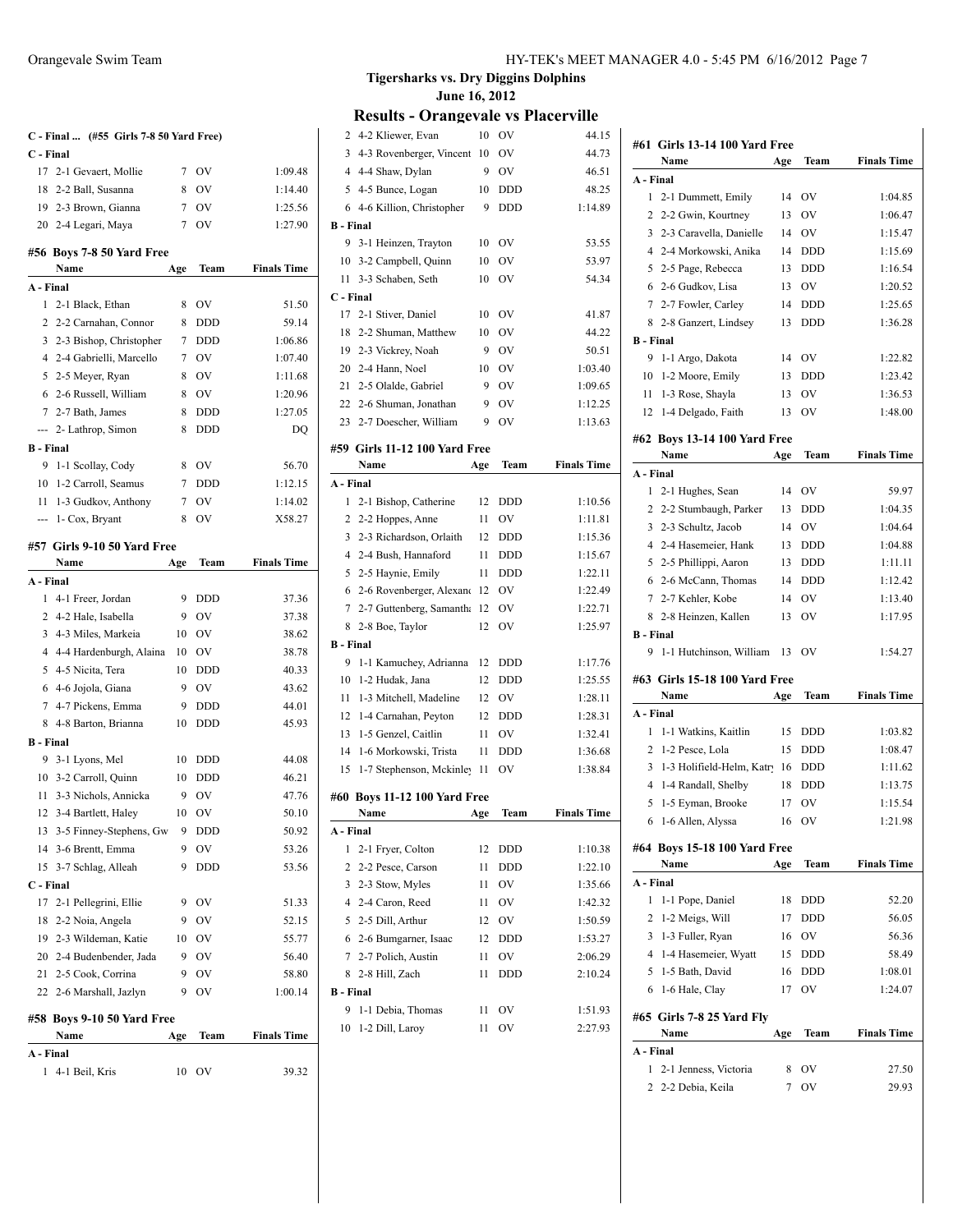|                  | A - Final  (#65 Girls 7-8 25 Yard Fly) |     |            |                    |
|------------------|----------------------------------------|-----|------------|--------------------|
|                  | 3 2-3 Dickson, Jia                     | 8   | <b>DDD</b> | 30.06              |
|                  | 4 2-4 Griffith, Eriah                  | 8   | <b>DDD</b> | 35.71              |
|                  | 5 2-5 Kliewer, Shay                    | 7   | <b>OV</b>  | 45.00              |
|                  | --- 2- Folsom, Elisha                  | 8   | DDD        | DQ                 |
|                  | --- 2- Legari, Maya                    | 7   | <b>OV</b>  | DQ                 |
| <b>B</b> - Final |                                        |     |            |                    |
| 9                | 1-1 Roberts, Savannah                  | 8   | <b>OV</b>  | 32.21              |
|                  | 10 1-2 Baadte, Carly                   | 7   | OV         | 36.52              |
|                  | --- 1- Caron, Ava                      | 8   | <b>OV</b>  | DQ                 |
|                  |                                        |     |            |                    |
|                  | #66 Boys 7-8 25 Yard Fly<br>Name       |     | Team       | <b>Finals Time</b> |
| A - Final        |                                        | Age |            |                    |
| $\mathbf{1}$     |                                        | 8   |            | 22.54              |
|                  | 2-1 Barsotti, Mark                     |     | <b>DDD</b> |                    |
|                  | 2 2-2 Black, Ethan                     | 8   | <b>OV</b>  | 35.89              |
|                  | --- 2- Maguire, Liam                   | 7   | <b>DDD</b> | DQ                 |
|                  | --- 2- McVeigh, Samuel                 | 8   | <b>DDD</b> | DO                 |
|                  | --- 2- Johnson, Blake                  | 7   | <b>DDD</b> | DQ                 |
|                  | --- 2- Gudkov, Anthony                 | 7   | <b>OV</b>  | DQ                 |
|                  | --- 2- Scollay, Cody                   | 8   | <b>OV</b>  | DQ                 |
| <b>B</b> - Final |                                        |     |            |                    |
|                  | --- 1- Sallee, Benjamin                | 7   | <b>DDD</b> | DQ                 |
|                  | --- 1- Carroll, Seamus                 | 7   | <b>DDD</b> | DQ                 |
|                  | #67 Girls 9-10 25 Yard Fly             |     |            |                    |
|                  | Name                                   | Age | Team       | <b>Finals Time</b> |
| A - Final        |                                        |     |            |                    |
|                  | 1 3-1 Cusick, Lydia                    | 10  | <b>OV</b>  | 17.32              |
|                  | 2 3-2 Hale, Isabella                   | 9   | <b>OV</b>  | 18.30              |
|                  | 3 3-3 Kline, Haley                     | 9   | <b>DDD</b> | 19.77              |
|                  | 4 3-4 Atkins, Nihna                    | 10  | <b>DDD</b> | 20.41              |
|                  | 5 3-5 Miles, Markeia                   | 10  | <b>OV</b>  | 22.76              |
|                  | 6 3-6 Wilhelms, Isabella               | 9   | <b>OV</b>  | 23.47              |
| 7                | 3-7 Sanders, Abby                      | 9   | <b>DDD</b> | 23.71              |
| 8                | 3-8 Cox, Lilli                         | 9   | <b>DDD</b> | 27.68              |
| <b>B</b> - Final |                                        |     |            |                    |
|                  | 9 2-1 Williams-Herron, Sky 10 OV       |     |            | 20.76              |
|                  | 10 2-2 Pagliaro, Greysha               | 10  | <b>OV</b>  | 22.88              |
|                  |                                        |     |            | 23.17              |
|                  | 11 2-3 Lyons, Mel                      |     | 10 DDD     |                    |
| 12               | 2-4 Jojola, Giana                      | 9   | OV         | 23.92              |
| 13               | 2-5 Bush, Tessa                        | 9   | DDD        | 25.18              |
|                  | 14 2-6 Maguire, Annabel                | 9   | DDD        | 25.44              |
| 15               | 2-7 Bumgarner, Elle                    | 10  | DDD        | 26.12              |
| 16               | 2-8 Simpson, Tuesday                   | 10  | OV         | 26.78              |
| C - Final        |                                        |     |            |                    |
| 17               | 1-1 Pickens, Emma                      | 9   | DDD        | 23.59              |
| 18               | 1-2 Argo, Savannah                     | 10  | OV         | 24.55              |
| 19               | 1-3 Schafer, Samantha                  | 9   | DDD        | 25.47              |
| 20               | 1-4 Gould, Annelyse                    | 9   | OV         | 29.36              |
| 21               | 1-5 Larsson, Alva                      | 9   | <b>DDD</b> | 34.42              |
|                  | 1- Doescher, Jillian                   | 10  | OV         | DQ                 |
|                  |                                        |     |            |                    |

|                  | #68 Boys 9-10 25 Yard Fly    |     |            |                    |
|------------------|------------------------------|-----|------------|--------------------|
|                  | Name                         | Age | Team       | <b>Finals Time</b> |
| A - Final        |                              |     |            |                    |
| 1                | 2-1 Stiver, Daniel           | 10  | <b>OV</b>  | 20.90              |
| 2                | 2-2 Kliewer, Evan            | 10  | OV         | 23.35              |
| 3                | 2-3 Leos, Karson             | 10  | <b>DDD</b> | 23.37              |
| 4                | 2-4 Rovenberger, Vincent     | 10  | OV         | 27.92              |
| ---              | 2- Killion, Christopher      | 9   | <b>DDD</b> | DQ                 |
| ---              | 2- Heinzen, Trayton          | 10  | <b>OV</b>  | DQ                 |
|                  | <b>B</b> - Final             |     |            |                    |
| 9                | 1-1 Givens, Luke             | 9   | OV         | 28.99              |
| 10               | 1-2 Schaben, Seth            | 10  | OV         | 32.68              |
| 11               | 1-3 Hann, Noel               | 10  | <b>OV</b>  | 36.11              |
| ---              | 1- Olalde, Gabriel           | 9   | OV         | DQ                 |
|                  | #69 Girls 11-12 50 Yard Fly  |     |            |                    |
|                  | Name                         | Age | Team       | <b>Finals Time</b> |
| A - Final        |                              |     |            |                    |
| 1                | 3-1 Maguire, Violet          | 12  | DDD        | 33.86              |
| 2                | 3-2 Hoppes, Anne             | 11  | OV         | 34.21              |
| 3                | 3-3 Bishop, Catherine        | 12  | <b>DDD</b> | 34.32              |
|                  | 4 3-4 Klas, Grace            | 12  | <b>DDD</b> | 45.76              |
| 5                | 3-5 Capel, Hannah            | 12  | OV         | 46.80              |
| 6                | 3-6 Heinrichs, Sierra        | 11  | <b>DDD</b> | 49.78              |
| ---              | 3- Hall, Rebekah             | 11  | OV         | DQ                 |
| <b>B</b> - Final |                              |     |            |                    |
| 9                | 2-1 Haynie, Emily            | 11  | <b>DDD</b> | 41.01              |
| 10               | 2-2 Fryer, Tressa            | 11  | DDD        | 53.02              |
| 11               | 2-3 Fowler, Emma             | 11  | DDD        | 1:02.34            |
| ---              | 2- Bunce, Kayleigh           | 12  | DDD        | DQ                 |
| $\overline{a}$   | 2- Morkowski, Trista         | 11  | DDD        | DQ                 |
|                  |                              |     |            |                    |
|                  | #70  Boys 11-12 50 Yard Fly  |     |            |                    |
|                  | Name                         | Age | Team       | <b>Finals Time</b> |
| A - Final        |                              |     |            |                    |
| 1                | 2-1 Savino, Jack             | 11  | DDD        | 37.82              |
| 2                | 2-2 Biegel, Mason            | 11  | DDD        | 38.69              |
| 3                | 2-3 Odom, Nathan             | 12  | OV         | 40.19              |
|                  | 4 2-4 Boe, Jacob             | 11  | OV         | 42.43              |
| 5                | 2-5 Shaw, Travis             | 11  | OV         | 47.08              |
|                  | 6 2-6 Pesce, Carson          | 11  | DDD        | 47.61              |
|                  | --- 2- Watkins, Nicholas     | 11  | DDD        | DQ                 |
|                  | --- 2- Rose, Jakob           | 11  | OV         | DQ                 |
|                  | <b>B</b> - Final             |     |            |                    |
| 9                | 1-1 Nisonger, Quinton        | 11  | OV         | 49.22              |
| ---              | 1- Argo, Austin              | 12  | OV         | DQ                 |
|                  | #71  Girls 13-14 50 Yard Fly |     |            |                    |
|                  | Name                         | Age | Team       | <b>Finals Time</b> |
| A - Final        |                              |     |            |                    |
| 1                | 2-1 Dummett, Emily           | 14  | OV         | 36.15              |
| 2                | 2-2 Bailey, Cammie           | 14  | <b>DDD</b> | 39.48              |
| 3                | 2-3 Clough, Jamie            | 14  | <b>DDD</b> | 39.52              |
|                  | 4 2-4 Killion, Mickayla      | 13  | DDD        | 41.77              |
|                  | 5 2-5 Morkowski, Anika       | 14  | DDD        | 43.66              |

| 6                | 2-6 Mansanet, Portia                      | 13    | OV                                    | 48.15               |  |  |  |
|------------------|-------------------------------------------|-------|---------------------------------------|---------------------|--|--|--|
| 7                | 2-7 Warren, Katelyn                       | 13    | OV                                    | 49.76               |  |  |  |
| 8                | 2-8 Gudkov, Lisa                          | 13    | OV                                    | 53.24               |  |  |  |
| <b>B</b> - Final |                                           |       |                                       |                     |  |  |  |
| 9                | 1-1 Bujanda, Miya                         | 13    | OV                                    | 39.64               |  |  |  |
| 10               | 1-2 Emmett, Haley                         | 14    | OV                                    | 47.06               |  |  |  |
| 11               | 1-3 Argo, Dakota                          | 14    | OV                                    | 47.65               |  |  |  |
| 12               | 1-4 Cuddy, Karlee                         | 13    | <b>DDD</b>                            | 51.11               |  |  |  |
|                  |                                           |       |                                       |                     |  |  |  |
|                  | #72 Boys 13-14 50 Yard Fly                |       |                                       |                     |  |  |  |
|                  | Name                                      | Age   | Team                                  | <b>Finals Time</b>  |  |  |  |
| A - Final        |                                           |       |                                       |                     |  |  |  |
| 1                | 1-1 Thompson, Dylan                       | 14    | <b>DDD</b>                            | 29.44               |  |  |  |
| $\overline{c}$   | 1-2 Schultz, Jacob                        | 14    | OV                                    | 31.41               |  |  |  |
| 3                | 1-3 Sota, Christopher                     | 13    | <b>DDD</b>                            | 34.22               |  |  |  |
| $\overline{4}$   | 1-4 Boe, Joshua                           | 14    | <b>OV</b>                             | 34.84               |  |  |  |
| 5                | 1-5 Hasemeier, Hank                       | 13    | <b>DDD</b>                            | 36.17               |  |  |  |
|                  | 6 1-6 McCann, Thomas                      | 14    | <b>DDD</b>                            | 41.16               |  |  |  |
|                  |                                           |       |                                       |                     |  |  |  |
|                  | #73 Girls 15-18 50 Yard Fly               |       |                                       |                     |  |  |  |
|                  | Name                                      | Age   | Team                                  | <b>Finals Time</b>  |  |  |  |
| A - Final        |                                           |       |                                       |                     |  |  |  |
| 1                | 2-1 Tiedemann, Ellen                      | 16    | DDD                                   | 29.02               |  |  |  |
| 2                | 2-2 Clough, Jessica                       | 17    | <b>DDD</b>                            | 32.65               |  |  |  |
| 3                | 2-3 Pesce, Lola                           | 15    | <b>DDD</b>                            | 35.45               |  |  |  |
|                  | 4 2-4 D'Amico, Ellie                      | 15    | <b>DDD</b>                            | 36.45               |  |  |  |
| 5                | 2-5 Wriedt, Ashlee                        | 15    | <b>DDD</b>                            | 37.59               |  |  |  |
|                  | 6 2-6 Randall, Shelby                     | 18    | <b>DDD</b>                            | 40.15               |  |  |  |
| 7                | 2-7 Moore, Megan                          | 15    | DDD                                   | 42.65               |  |  |  |
|                  |                                           |       |                                       |                     |  |  |  |
|                  |                                           |       |                                       |                     |  |  |  |
|                  | #74 Boys 15-18 50 Yard Fly<br>Name        |       |                                       |                     |  |  |  |
| A - Final        |                                           | Age   | Team                                  | <b>Finals Time</b>  |  |  |  |
| 1                |                                           | 18    |                                       |                     |  |  |  |
|                  | 1-1 Pope, Daniel                          |       | DDD                                   | 25.19               |  |  |  |
| 2                | 1-2 Stumbaugh, Carson                     | 17    | <b>DDD</b>                            | 26.69               |  |  |  |
| 3                | 1-3 Fuller, Ryan                          | 16    | OV                                    | 27.70               |  |  |  |
| 4                | 1-4 Wriedt, Garry                         | 17    | <b>DDD</b>                            | 28.27               |  |  |  |
| 5                | 1-5 McDowell, Samuel                      | 15    | OV                                    | 30.45               |  |  |  |
| 6                | 1-6 Schultz, Justin                       | 15    | OV                                    | 31.78               |  |  |  |
| 7                | 1-7 Bowen, Bryce                          | 18    | <b>DDD</b>                            | 31.82               |  |  |  |
|                  | #75 Girls 7-8 100 Yard Free Relay         |       |                                       |                     |  |  |  |
|                  | Team                                      | Relay |                                       | <b>Finals Time</b>  |  |  |  |
| A - Final        |                                           |       |                                       |                     |  |  |  |
| 1                | 2-1 DDD                                   |       | А                                     | 1:28.92             |  |  |  |
|                  | Doescher, Gabriella 8                     |       | Kline, Morgan 7                       |                     |  |  |  |
|                  | Griffith, Eriah 8                         |       | Dickson, Jia 8                        |                     |  |  |  |
| 2                | $2-2$ OV                                  |       | A                                     | 1:36.95             |  |  |  |
|                  | Debia, Keila 7                            |       | Jenness, Victoria 8                   |                     |  |  |  |
|                  |                                           |       |                                       |                     |  |  |  |
| 3                | Vickrey, Alyssa 8<br>2-3 OV               |       | Stiver, Meghan 8<br>B                 | 1:49.87             |  |  |  |
|                  |                                           |       |                                       |                     |  |  |  |
|                  | Roberts, Savannah 8                       |       | Baadte, Carly 7                       |                     |  |  |  |
|                  | Caron, Ava 8                              |       |                                       | Matista, Maryanna 8 |  |  |  |
| 4                | 2-4 OV                                    |       | C                                     | 2:04.35             |  |  |  |
|                  | Bardasian, Brooklynn 8<br>Odom, Kristen 7 |       | Massagli, Ping 8<br>Hann, Dannielle 8 |                     |  |  |  |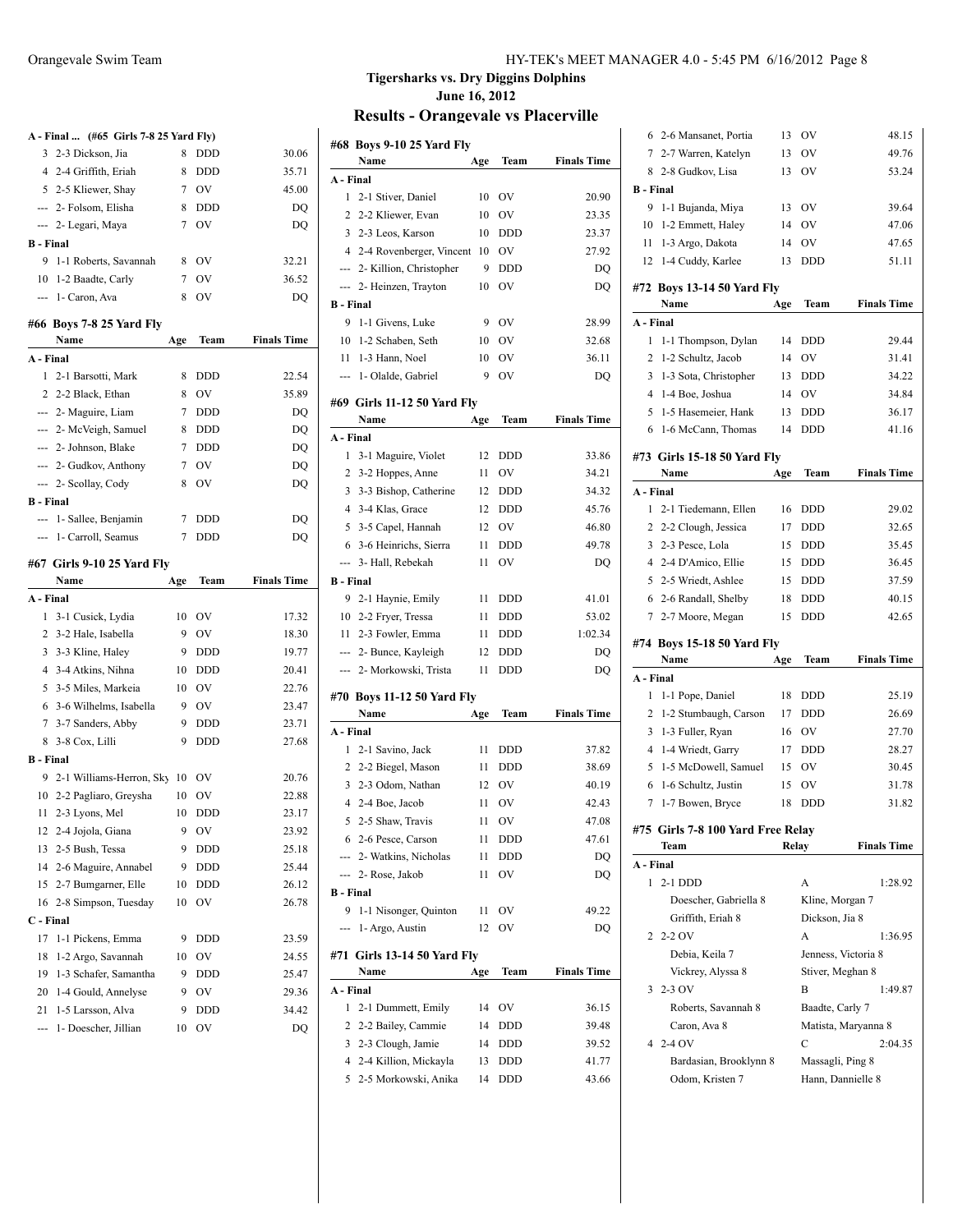|                  | A - Final  (#75 Girls 7-8 100 Yard Free Relay) |                        |                            |
|------------------|------------------------------------------------|------------------------|----------------------------|
| 5.               | 2-5 DDD                                        | В                      | 2:07.13                    |
|                  | Bumgarner, Fiona 8                             | Rush, Maya 7           |                            |
|                  | Rush, Marisa 7                                 | Folsom, Elisha 8       |                            |
|                  | $62-6$ OV                                      | D                      | x2:12.26                   |
|                  | Martinoni, Alexandra 7                         | Kliewer, Shay 7        |                            |
|                  | Ball, Susanna 8                                | Gevaert, Mollie 7      |                            |
|                  |                                                |                        |                            |
|                  | #76 Boys 7-8 100 Yard Free Relay               |                        |                            |
|                  | Team                                           | Relay                  | <b>Finals Time</b>         |
| A - Final        |                                                |                        |                            |
| 1                | $1-1$ OV                                       | A                      | 1:37.14                    |
|                  | Penman, Logan 8                                | Cox, Bryant 8          |                            |
|                  | Heinzen, Deklan 7                              | Black, Ethan 8         |                            |
| 2                | $1-2$ DDD                                      | A                      | 1:47.87                    |
|                  | Carnahan, Connor 8                             | Lathrop, Simon 8       |                            |
|                  | Bishop, Christopher 7                          | Barsotti, Mark 8       |                            |
| 3                | $1-3$ DDD                                      | B                      | 2:08.86                    |
|                  | Bath, James 8                                  | Maguire, Liam 7        |                            |
|                  | McVeigh, Samuel 8                              | Kamuchey, Nicolas 7    |                            |
| 4                | 1-4 DDD                                        | C                      | 2:16.21                    |
|                  | Johnson, Blake 7                               | Cox, Owen 7            |                            |
|                  | Carroll, Seamus 7                              | Sallee, Benjamin 7     |                            |
|                  | $1 - OV$                                       | В                      | DQ                         |
|                  | Gabrielli, Marcello 7                          | Meyer, Ryan 8          |                            |
|                  | Matista, Matthew 7                             | Scollay, Cody 8        |                            |
|                  | #77 Girls 9-10 100 Yard Free Relay             |                        |                            |
|                  | Team                                           | Relay                  | <b>Finals Time</b>         |
| A - Final        |                                                |                        |                            |
|                  | 1 2-1 DDD                                      | A                      | 1:07.53                    |
|                  | Lomatchinski, Kathy 10                         | Freer, Jordan 9        |                            |
|                  | Nicita, Tera 10                                | Kline, Haley 9         |                            |
|                  | $22-20V$                                       | A                      | 1:08.63                    |
|                  | Hardenburgh, Alaina 10                         | Miles, Markeia 10      |                            |
|                  | Pagliaro, Greysha 10                           | Cusick, Lydia 10       |                            |
| 3                | 2-3 DDD                                        | C                      | 1:15.45                    |
|                  | Bush, Tessa 9                                  | Phillippi, Josephina 9 |                            |
|                  | Lyons, Mel 10                                  | Atkins, Nihna 10       |                            |
|                  | 4 2-4 OV                                       | В                      | 1:15.55                    |
|                  | Simpson, Tuesday 10                            |                        | Williams-Herron, Skyler 10 |
|                  | Wilhelms, Isabella 9                           | Jojola, Giana 9        |                            |
|                  |                                                |                        | 1:21.75                    |
| 5                | 2-5 DDD                                        | B                      |                            |
|                  | Barton, Brianna 10                             | Sanders, Abby 9        |                            |
|                  | Bumgarner, Elle 10                             | Pickens, Emma 9        |                            |
| 6                | 2-6 DDD                                        | D                      | x1:40.60                   |
|                  | McCarl, Cassidy 9                              | Schlag, Alleah 9       |                            |
|                  | Larsson, Alva 9                                | Maguire, Annabel 9     |                            |
| 7                | $2-7$ OV                                       | D                      | 1:58.32                    |
|                  | Doescher, Jillian 10                           | Gevaert, Maggie 9      |                            |
|                  | Noia, Angela 9                                 | Wildeman, Katie 10     |                            |
| <b>B</b> - Final |                                                |                        |                            |
| 9                | 1-1 OV                                         | E                      | x1:37.66                   |
|                  | Marshall, Jazlyn 9                             | Budenbender, Jada 9    |                            |
|                  | Bartlett, Haley 10                             | Cook, Corrina 9        |                            |

|           | #78 Boys 9-10 100 Yard Free Relay<br>Team | Relay          | <b>Finals Time</b>        |
|-----------|-------------------------------------------|----------------|---------------------------|
| A - Final |                                           |                |                           |
| 1         | $2-1$ OV                                  | А              | 1:10.60                   |
|           | Beil, Kris 10                             |                | Odom, Grant 10            |
|           | Stiver, Daniel 10                         |                | Guttenberg, Sean 10       |
| 2         | $2-2$ OV                                  | C              | 1:20.35                   |
|           | Bardasian, Gannon 10                      |                | Shuman, Matthew 10        |
|           | Givens, Luke 9                            | Shaw, Dylan 9  |                           |
| 3         | 2-3 DDD                                   | A              | 1:30.00                   |
|           | Leos, Karson 10                           |                | Bunce, Logan 10           |
|           | Killion, Christopher 9                    |                | Carnahan, Colin 9         |
|           | $42-4$ OV                                 | B              | 1:35.58                   |
|           | Shuman, Jonathan 9                        |                | Heinzen, Trayton 10       |
|           | Rovenberger, Vincent 10                   |                | Kliewer, Evan 10          |
| 5         | $2-5$ OV                                  | D              | x1:37.78                  |
|           | Vickrey, Noah 9                           | Hann, Noel 10  |                           |
|           | Campbell, Quinn 10                        |                | Schaben, Seth 10          |
|           |                                           |                |                           |
|           | #79 Girls 11-12 200 Yard Free Relay       |                |                           |
|           | Team                                      | Relay          | <b>Finals Time</b>        |
| A - Final |                                           |                |                           |
| 1         | $1-1$ DDD                                 | A              | 2:07.19                   |
|           | Bishop, Catherine 12                      |                | Maguire, Violet 12        |
|           | Richardson, Orlaith 12                    | Ling, Erin 12  |                           |
| 2         | $1-2$ OV                                  | A              | 2:19.66                   |
|           | Lindstrom, Sadie 11                       |                | Capel, Hannah 12          |
|           | Boe, Taylor 12                            |                | Hoppes, Anne 11           |
| 3         | $1-3$ DDD                                 | B              | 2:23.75                   |
|           | Kamuchey, Adrianna 12                     | Klas, Grace 12 |                           |
|           | Haynie, Emily 11                          |                | Bush, Hannaford 11        |
| 4         | $1-4$ DDD                                 | C              | 2:40.67                   |
|           | Fryer, Tressa 11                          |                | Carnahan, Peyton 12       |
|           | Lomatchinski, Mary 12                     |                | Hudak, Jana 12            |
| 5         | 1-5 OV                                    | B              | 2:49.76                   |
|           | Hall, Rebekah 11                          |                | Genzel, Caitlin 11        |
|           | Broda, Gabbey 11                          |                | Guttenberg, Samantha 12   |
| 6         | 1-6 DDD                                   | D              | x3:08.86                  |
|           | Finney-Stephens, Gillian 12               |                | Robinson, Emily 11        |
|           | Morkowski, Trista 11                      |                | Heinrichs, Sierra 11      |
|           | #80 Boys 11-12 200 Yard Free Relay        |                |                           |
|           | Team                                      | Relay          | <b>Finals Time</b>        |
| A - Final |                                           |                |                           |
| 1         | 1-1 DDD                                   | А              | 2:10.27                   |
|           | Savino, Jack 11                           |                | Fryer, Colton 12          |
|           | Biegel, Mason 11                          |                | Holifield-Helm, Marcus 12 |
| 2         | $1-2$ OV                                  | A              | 2:26.18                   |
|           | Odom, Nathan 12                           | Cox, Alex 12   |                           |
|           | Shaw, Travis 11                           | Boe, Jacob 11  |                           |
| 3         | 1-3 OV                                    | B              | 2:52.75                   |
|           | Nisonger, Quinton 11                      | Rose, Jakob 11 |                           |
|           |                                           |                |                           |
| 4         | Caron, Reed 11                            |                | Debia, Thomas 11          |
|           | 1-4 DDD                                   | B              | 2:55.77                   |
|           | Phillippi, Grant 11                       | Hill, Zach 11  |                           |
|           | Watkins, Nicholas 11                      |                | Pesce, Carson 11          |
|           |                                           |                |                           |

|   |           | 5 1-5 OV                                      | С     | 3:33.08                    |
|---|-----------|-----------------------------------------------|-------|----------------------------|
|   |           | Dill, Arthur 12                               |       | Argo, Austin 12            |
|   |           | Polich, Austin 11                             |       | Dill, Laroy 11             |
|   |           |                                               |       |                            |
|   |           | #81 Girls 13-14 200 Yard Free Relay<br>Team   | Relay | <b>Finals Time</b>         |
|   | A - Final |                                               |       |                            |
|   |           | $1 - 1 - 1$ OV                                | A     | 2:02.91                    |
|   |           | Dummett, Emily 14                             |       | Gwin, Kourtney 13          |
|   |           | Higby, Cora 14                                |       | Caravella, Danielle 14     |
|   |           | 2 1-2 DDD                                     | A     | 2:05.27                    |
|   |           | Schafer, Brionna 14                           |       | Bailey, Cammie 14          |
|   |           | Page, Rebecca 13                              |       | Heinrichs, Breanna 13      |
|   |           | 3 1-3 DDD                                     | B     | 2:17.61                    |
|   |           | Clough, Jamie 14                              |       | Morkowski, Anika 14        |
|   |           | Cuddy, Karlee 13                              |       | Fowler, Carley 14          |
|   | 4         | 1-4 DDD                                       | C     | 2:33.47                    |
|   |           | Moore, Emily 13                               |       | Killion, Mickayla 13       |
|   |           | Ganzert, Lindsey 13                           |       | Leos, Kyra 14              |
|   |           | 5 1-5 OV                                      | B     | 2:49.36                    |
|   |           | Fuller, Kate 14                               |       | Delgado, Faith 13          |
|   |           | Warren, Katelyn 13                            |       | Gudkov, Lisa 13            |
|   |           |                                               |       |                            |
|   |           | #82 Boys 13-14 200 Yard Free Relay            |       |                            |
|   |           | Team                                          | Relay | <b>Finals Time</b>         |
|   | A - Final |                                               |       |                            |
|   |           | $1 - 1 - 1$ OV                                | A     | 1:55.53                    |
|   |           | Boe, Joshua 14                                |       | Kehler, Kobe 14            |
|   |           | Schultz, Jacob 14                             |       | Hughes, Sean 14            |
|   | 2         | $1-2$ DDD                                     | B     | 2:10.21                    |
|   |           | Robinson, James 13                            |       | McCann, Thomas 14          |
|   |           | Lomatchinski, Anthony 14 Bradley, Nicholas 14 |       |                            |
|   |           | --- 1-DDD                                     | A     | DQ                         |
|   |           | Hasemeier, Hank 13                            |       | Watkins, Noah 13           |
|   |           | Stumbaugh, Parker 13                          |       | Thompson, Dylan 14         |
|   |           | #83 Girls 15-18 200 Yard Free Relay           |       |                            |
|   |           | Team                                          | Relay | <b>Finals Time</b>         |
|   | A - Final |                                               |       |                            |
|   |           | 1 1-1 DDD                                     | А     | 1:56.74                    |
|   |           | Clough, Jessica 17                            |       | Holifield-Helm, Katryna 16 |
|   |           | Watkins, Kaitlin 15                           |       | Tiedemann, Ellen 16        |
|   | 2         | $1-2$ DDD                                     | B     | 2:06.75                    |
|   |           | Watkins, Kendal 15                            |       | Pesce, Lola 15             |
|   |           | Wriedt, Ashlee 15                             |       | Kessler, Kaitlin 17        |
|   | 3         | $1-3$ DDD                                     | C     | 2:12.60                    |
|   |           | Moore, Megan 15                               |       | Randall, Shelby 18         |
| 2 |           | D'Amico, Ellie 15                             |       | Hingston, Amanda 17        |
|   |           | #84 Boys 15-18 200 Yard Free Relay            |       |                            |
|   |           | Team                                          | Relay | <b>Finals Time</b>         |
|   | A - Final |                                               |       |                            |
|   | 1         | 1-1 DDD                                       | А     | 1:36.57                    |
|   |           | Pope, Daniel 18                               |       | Meigs, Will 17             |
|   |           | Wriedt, Garry 17                              |       | Stumbaugh, Carson 17       |
|   | 2         | $1-2$ DDD                                     | B     | 1:48.51                    |
|   |           | Plexico, Ryan 16                              |       | Bowen, Bryce 18            |
|   |           | Bath, David 16                                |       | Hasemeier, Wyatt 15        |
|   |           |                                               |       |                            |